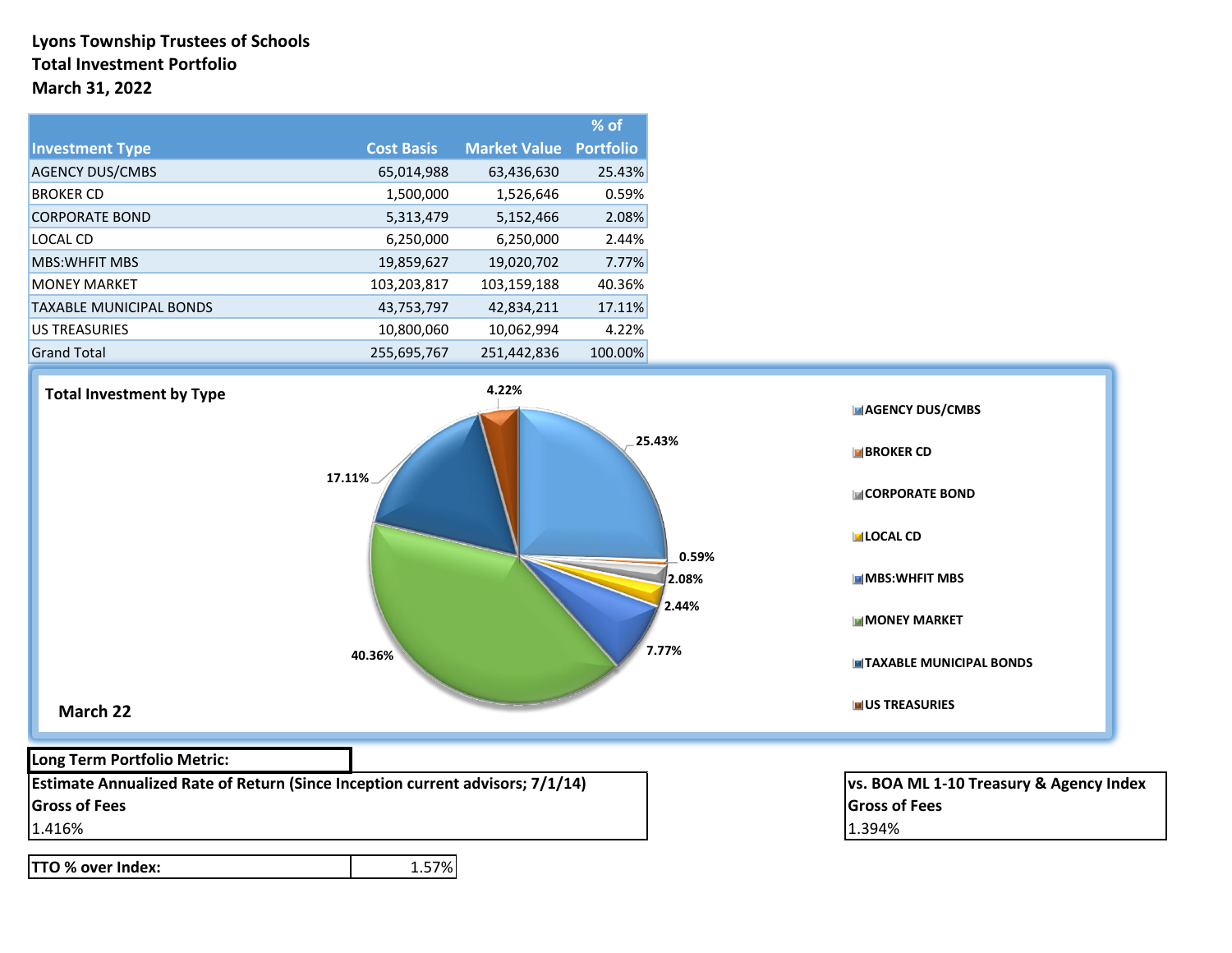| <b>Custody</b>     | <b>Investment Description</b>                | <b>Maturity Date</b> | <b>Investment Type</b>                   | <b>Cusip/Description</b> | <b>Cost Basis *</b> |
|--------------------|----------------------------------------------|----------------------|------------------------------------------|--------------------------|---------------------|
| <b>Byline Bank</b> | Public Funds Emerald MMA Var %               | N/A                  | <b>MONEY MARKET</b>                      | <b>Byline Bank MMA</b>   | 35,010,312.31       |
| <b>CIBC Trust</b>  | 051411RQ1 AUGUSTA ME TX PNS<br>3.13% 10/1/22 | 10/1/2022            | <b>TAXABLE MUNICIPAL</b><br><b>BONDS</b> | 051411RQ1                | 490,000.00          |
| <b>CIBC Trust</b>  | 052414RU5 AUSTIN TX ELEC 2.937%<br>11/15/28  | 11/15/2028           | <b>TAXABLE MUNICIPAL</b><br><b>BONDS</b> | 052414RU5                | 518,435.00          |
| <b>CIBC Trust</b>  | 052414RV3 AUSTIN TX ELEC 2.987%<br>11/15/29  | 11/15/2029           | <b>TAXABLE MUNICIPAL</b><br><b>BONDS</b> | 052414RV3                | 500,000.00          |
| <b>CIBC Trust</b>  | 06051GKG3 BOA Corp 1.843% 2/4/25             | 2/4/2025             | <b>CORPORATE BOND</b>                    | 06051GKG3                | 1,978,680.00        |
| <b>CIBC Trust</b>  | 06406RAS6 BANK OF NY MELLON .5%<br>4/26/24   | 4/26/2024            | <b>CORPORATE BOND</b>                    | 06406RAS6                | 449,518.50          |
| <b>CIBC Trust</b>  | 091096NE3 BIRMINGHAM AL WTR<br>2.363% 1/1/25 | 1/1/2025             | <b>TAXABLE MUNICIPAL</b><br><b>BONDS</b> | 091096NE3                | 500,000.00          |
| <b>CIBC Trust</b>  | 094808CC4 BLOOMINGTON MN<br>PORT2.35% 2/1/23 | 2/1/2023             | <b>TAXABLE MUNICIPAL</b><br><b>BONDS</b> | 094808CC4                | 416,338.60          |
| <b>CIBC Trust</b>  | 14042TDF1 CAPITAL ONE BNK 1.45%<br>4/10/23   | 4/10/2023            | <b>BROKER CD</b>                         | 14042TDF1                | 250,000.00          |
| <b>CIBC Trust</b>  | 160429YA8 CHARLESTON SC WTR WKS<br>722% 1/1  | 1/1/2024             | <b>TAXABLE MUNICIPAL</b><br><b>BONDS</b> | 160429YA8                | 335,000.00          |
| <b>CIBC Trust</b>  | 165573C79 CHESTER CNTY PA 2.818%<br>5/15/24  | 5/15/2024            | <b>TAXABLE MUNICIPAL</b><br><b>BONDS</b> | 165573C79                | 1,007,200.00        |
| <b>CIBC Trust</b>  | 172311KC5 CINN OH WTR C 2.768%<br>12/1/22    | 12/1/2022            | <b>TAXABLE MUNICIPAL</b><br><b>BONDS</b> | 172311KC5                | 528,675.00          |
| <b>CIBC Trust</b>  | 199492CU1 COLUMBUS OH SER8<br>2.483% 12/1/23 | 12/1/2023            | <b>TAXABLE MUNICIPAL</b><br><b>BONDS</b> | 199492CU1                | 387,488.00          |
| <b>CIBC Trust</b>  | 20772JWZ1 CONNECTICUT TX SER<br>2.7% 9/1/22  | 9/1/2022             | <b>TAXABLE MUNICIPAL</b><br><b>BONDS</b> | 20772JWZ1                | 1,002,860.00        |
| <b>CIBC Trust</b>  | 228130HN3 CROWLEY TX 0% 8/1/24               | 8/1/2024             | <b>TAXABLE MUNICIPAL</b><br><b>BONDS</b> | 228130HN3                | 194,492.00          |
| <b>CIBC Trust</b>  | 2350364K3 DALLAS INT'L A 2.039%<br>11/1/24   | 11/1/2024            | <b>TAXABLE MUNICIPAL</b><br><b>BONDS</b> | 2350364K3                | 225,000.00          |
| <b>CIBC Trust</b>  | 260741SF1 DOWNERS GROVE IL<br>1.518% 1/1/25  | 1/1/2025             | <b>TAXABLE MUNICIPAL</b><br><b>BONDS</b> | 260741SF1                | 500,000.00          |
| <b>CIBC Trust</b>  | 260741SH7 DOWNERS GROVE IL<br>1.743% 1/1/27  | 1/1/2027             | <b>TAXABLE MUNICIPAL</b><br><b>BONDS</b> | 260741SH7                | 497,235.30          |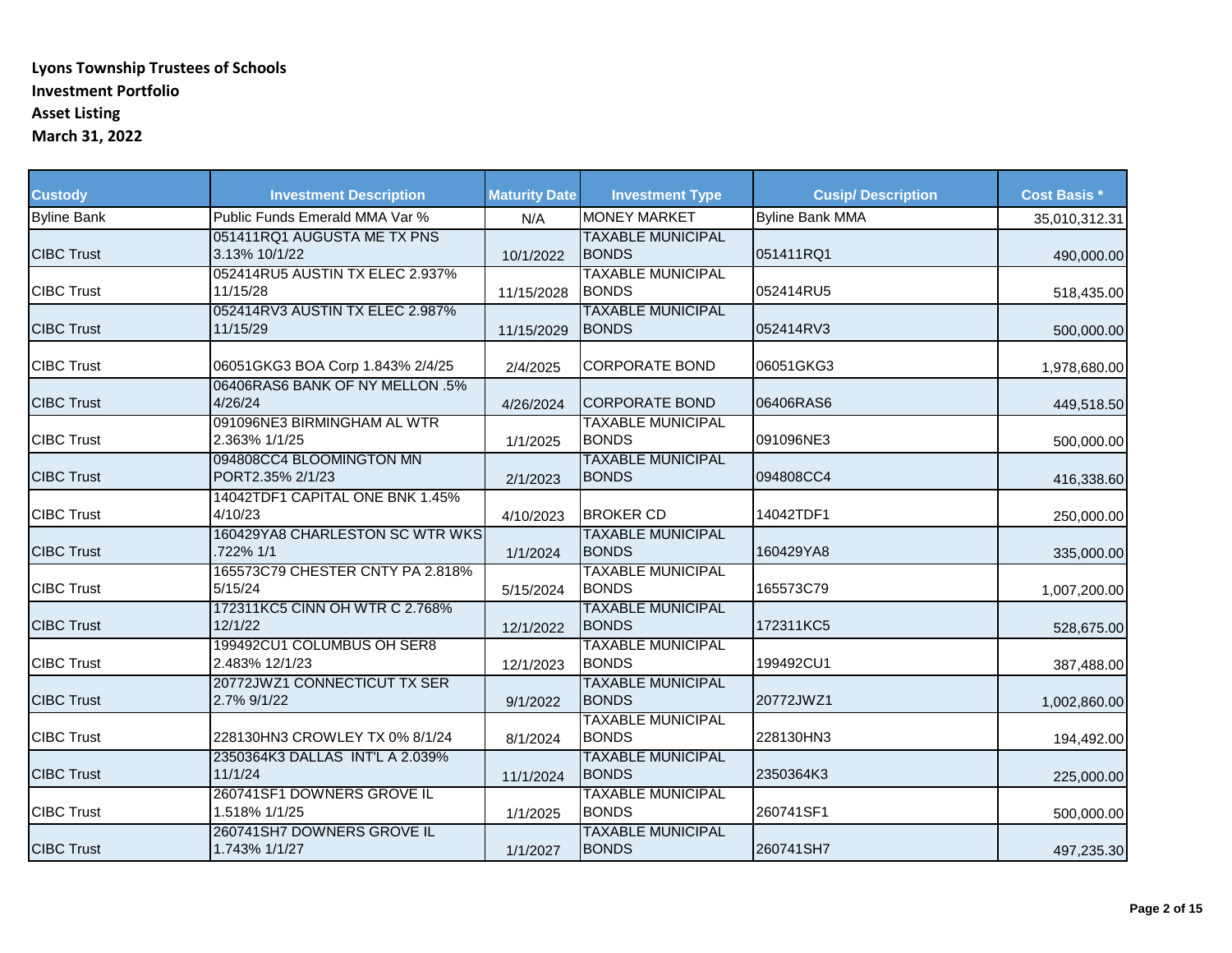| <b>Custody</b>    | <b>Investment Description</b>                | <b>Maturity Date</b> | <b>Investment Type</b>                   | <b>Cusip/Description</b> | <b>Cost Basis *</b> |
|-------------------|----------------------------------------------|----------------------|------------------------------------------|--------------------------|---------------------|
| <b>CIBC Trust</b> | 262588LH7 DUPAGE&COOK IL B 1.067%<br>1/1/26  | 1/1/2026             | <b>TAXABLE MUNICIPAL</b><br><b>BONDS</b> | 262588LH7                | 764,125.30          |
| <b>CIBC Trust</b> | 3128CUL53 FREDMACGLD PL#G30348<br>6% 7/1/27  | 7/1/2027             | <b>MBS: WHFIT MBS</b>                    | 3128CUL53                | 124,872.41          |
| <b>CIBC Trust</b> | 3128M8UG7 FREDMAC GLD PL#G06583<br>5% 6/1/41 | 6/1/2041             | <b>MBS: WHEIT MBS</b>                    | 3128M8UG7                | 184,130.82          |
| <b>CIBC Trust</b> | 3128M9B92 FRDMC GLDPL#G06964<br>5.5% 11/1/38 | 11/1/2038            | <b>MBS:WHFIT MBS</b>                     | 3128M9B92                | 432,468.24          |
| <b>CIBC Trust</b> | 3128MEA43 FREDMAC #G15227 3.5%<br>12/1/29    | 12/1/2029            | <b>AGENCY DUS/CMBS</b>                   | 3128MEA43                | 340,648.71          |
| <b>CIBC Trust</b> | 3128PSC88 FHLMC GOLD PL#J12795<br>4% 8/1/25  | 8/1/2025             | <b>MBS: WHEIT MBS</b>                    | 3128PSC88                | 23,958.37           |
| <b>CIBC Trust</b> | 3128PT7C3 FREDMAC GLD PL#J14491<br>4% 2/1/26 | 2/1/2026             | <b>MBS: WHEIT MBS</b>                    | 3128PT7C3                | 371,183.55          |
| <b>CIBC Trust</b> | 3129405F2 FREDMACGLDPL#J21621<br>5.5% 6/1/40 | 6/1/2040             | <b>MBS: WHEIT MBS</b>                    | 3129405F2                | 23,451.45           |
| <b>CIBC Trust</b> | 3132AAM76 FNMA S9382 3% 9/1/43               | 9/1/2043             | <b>AGENCY DUS/CMBS</b>                   | 3132AAM76                | 1,443,696.30        |
| <b>CIBC Trust</b> | 3132CWBB9 FHLMC #SB0034 3.5%<br>8/1/2034     | 8/1/2034             | <b>AGENCY DUS/CMBS</b>                   | 3132CWBB9                | 876,810.78          |
| <b>CIBC Trust</b> | 3132DVKU8 FHLMC SD7507 3% 11/1/49            | 11/1/2049            | <b>AGENCY DUS/CMBS</b>                   | 3132DVKU8                | 1,136,517.87        |
| <b>CIBC Trust</b> | 3132QRHU7 FREDDIE MAC 3.5% 7/1/24            | 7/1/2024             | <b>AGENCY DUS/CMBS</b>                   | 3132QRHU7                | 846,689.45          |
| <b>CIBC Trust</b> | 3136A72D3 FNMA 2012-M9 A2 2.482<br>4/25/22   | 4/25/2022            | <b>AGENCY DUS/CMBS</b>                   | 3136A72D3                | 29,305.71           |
| <b>CIBC Trust</b> | 3136AEGQ4 FNMA 2013M7 CLA2 2.28%<br>12/27/22 | 12/27/2022           | <b>AGENCY DUS/CMBS</b>                   | 3136AEGQ4                | 422,531.27          |
| <b>CIBC Trust</b> | 3136AEX69 FNMA 2013-M9 A2 2.389%<br>1/25/23  | 1/25/2023            | <b>AGENCY DUS/CMBS</b>                   | 3136AEX69                | 113,433.28          |
| <b>CIBC Trust</b> | 3136AMKZ1 FNMA 2015M1 CLA2 2.532%<br>9/25/24 | 6/25/2024            | <b>AGENCY DUS/CMBS</b>                   | 3136AMKZ1                | 1,409,435.40        |
| <b>CIBC Trust</b> | 3136AMST7 FNMA 2015M3A2 2.72296%<br>10/25/24 | 10/25/2024           | <b>AGENCY DUS/CMBS</b>                   | 3136AMST7                | 1,062,412.95        |
| <b>CIBC Trust</b> | 3136AQ5E6 FNMA 2016M2 AV2 2.152%<br>1/25/23  | 1/25/2023            | <b>AGENCY DUS/CMBS</b>                   | 3136AQ5E6                | 276,757.42          |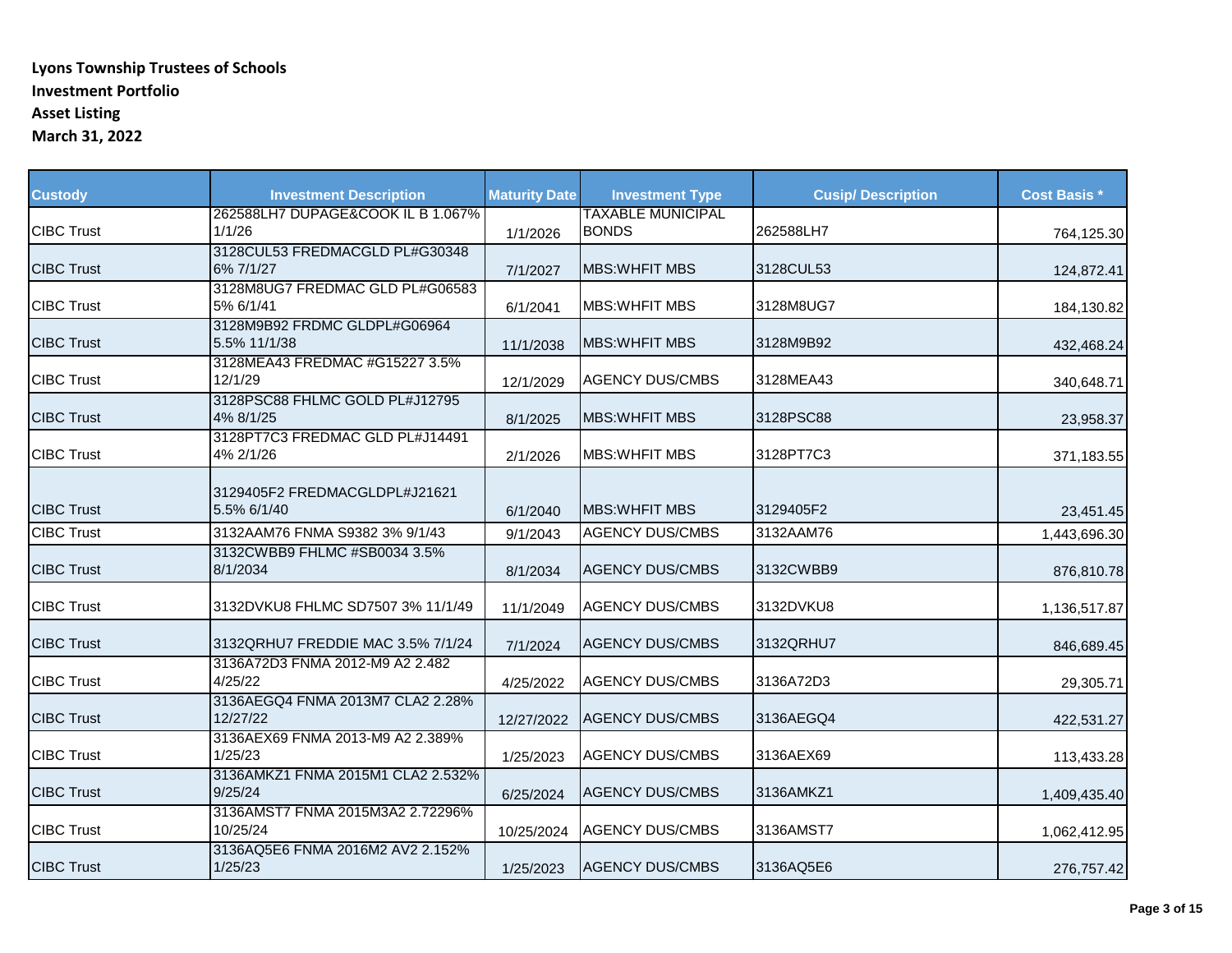| <b>Custody</b>    | <b>Investment Description</b>                | <b>Maturity Date</b> | <b>Investment Type</b> | <b>Cusip/ Description</b> | <b>Cost Basis *</b> |
|-------------------|----------------------------------------------|----------------------|------------------------|---------------------------|---------------------|
|                   | 3136AQHL7 FNMA ACE 2015M13 2.802%            |                      |                        |                           |                     |
| <b>CIBC Trust</b> | 6/25/25                                      | 6/25/2025            | <b>AGENCY DUS/CMBS</b> | 3136AQHL7                 | 86,964.29           |
|                   | 3136AQV80 FNMA 2016 MI A2 2.939%             |                      |                        |                           |                     |
| <b>CIBC Trust</b> | 1/25/26                                      | 1/25/2026            | <b>AGENCY DUS/CMBS</b> | 3136AQV80                 | 441,361.60          |
| <b>CIBC Trust</b> | 3136ARTY4 FNMA 2016-M4CLA1 2.187%            |                      | <b>AGENCY DUS/CMBS</b> | 3136ARTY4                 |                     |
|                   | 3/25/26                                      | 3/25/2026            |                        |                           | 280,958.79          |
| <b>CIBC Trust</b> | 3136ATZ80 FNMA 2.08% 7/25/26                 | 7/25/2026            | <b>AGENCY DUS/CMBS</b> | 3136ATZ80                 | 620,733.35          |
|                   | 3136AV7G8 FNMA 17 M7 CLA2 2.961%             |                      |                        |                           |                     |
| <b>CIBC Trust</b> | 2/25/27                                      | 2/25/2027            | <b>AGENCY DUS/CMBS</b> | 3136AV7G8                 | 1,779,421.55        |
|                   | 3136AX7E9 FNMA 2017 M12 A2 3.081%            |                      |                        |                           |                     |
| <b>CIBC Trust</b> | 6/25/27                                      | 6/25/2027            | <b>AGENCY DUS/CMBS</b> | 3136AX7E9                 | 929,257.75          |
| <b>CIBC Trust</b> | 3136AXVB8 FNMA 2017M10 AV2 2.646%            |                      | <b>AGENCY DUS/CMBS</b> |                           |                     |
|                   | 7/25/24                                      | 7/25/2024            |                        | 3136AXVB8                 | 1,916,475.86        |
| <b>CIBC Trust</b> | 3136AY2H5 FNMA 2017M14 A2 2.8765<br>11/25/27 |                      | <b>AGENCY DUS/CMBS</b> | 3136AY2H5                 |                     |
|                   | 3136AY7L1 FNMA 2018M1 A2 2.986%              | 11/25/2027           |                        |                           | 201,187.75          |
| <b>CIBC Trust</b> | 12/27/27                                     | 12/27/2027           | <b>AGENCY DUS/CMBS</b> | 3136AY7L1                 | 703,045.03          |
|                   | 3136B0YM2 FNMA 2018-M2A2 2.99924%            |                      |                        |                           |                     |
| <b>CIBC Trust</b> | 1/25/28                                      | 1/25/2028            | <b>AGENCY DUS/CMBS</b> | 3136B0YM2                 | 1,030,473.43        |
|                   | 3136B1XJ8 FNMA 2018M4A2 3.043%               |                      |                        |                           |                     |
| <b>CIBC Trust</b> | 3/25/28                                      | 3/25/2028            | <b>AGENCY DUS/CMBS</b> | 3136B1XJ8                 | 1,268,365.84        |
| <b>CIBC Trust</b> | 3136BBAS1 FNMA 1.5% 7/25/32                  |                      | <b>AGENCY DUS/CMBS</b> | 3136BBAS1                 |                     |
|                   | 3136BBG30 FNMA 2020M23CL A1 1.03%            | 7/25/2032            |                        |                           | 1,139,933.60        |
| <b>CIBC Trust</b> | 4/25/30                                      | 4/25/2030            | <b>AGENCY DUS/CMBS</b> | 3136BBG30                 | 623,519.03          |
|                   | 3136BFRV7 FNMA 21-M1GA2 1.56059%             |                      |                        |                           |                     |
| <b>CIBC Trust</b> | 11/25/30                                     | 11/25/2030           | <b>AGENCY DUS/CMBS</b> | 3136BFRV7                 | 925,353.68          |
|                   | 31374CLS3 FNMA POOL#310037 6.5%              |                      |                        |                           |                     |
| <b>CIBC Trust</b> | 10/1/36                                      | 10/1/2036            | <b>MBS:WHFIT MBS</b>   | 31374CLS3                 | 34,918.78           |
|                   | 3137ATRW4 FRED MAC MULTI 2.373%              |                      |                        |                           |                     |
| <b>CIBC Trust</b> | 5/25/22                                      | 5/25/2022            | <b>AGENCY DUS/CMBS</b> | 3137ATRW4                 | 103,026.27          |
|                   | 3137AVXN2 FHLMC MULTI 2.355%                 |                      |                        |                           |                     |
| <b>CIBC Trust</b> | 7/25/22                                      | 7/25/2022            | <b>AGENCY DUS/CMBS</b> | 3137AVXN2                 | 1,686,617.41        |
|                   | 3137AWQG3 FHLMC MULTI KO23                   |                      |                        |                           |                     |
| <b>CIBC Trust</b> | 1.583% 4/25/22                               | 4/25/2022            | <b>AGENCY DUS/CMBS</b> | 3137AWQG3                 | 25,584.73           |
|                   | 3137AYCE9 FHLMC MULTI 2.682%                 |                      |                        |                           |                     |
| <b>CIBC Trust</b> | 10/25/22                                     | 10/25/2022           | <b>AGENCY DUS/CMBS</b> | 3137AYCE9                 | 1,002,075.42        |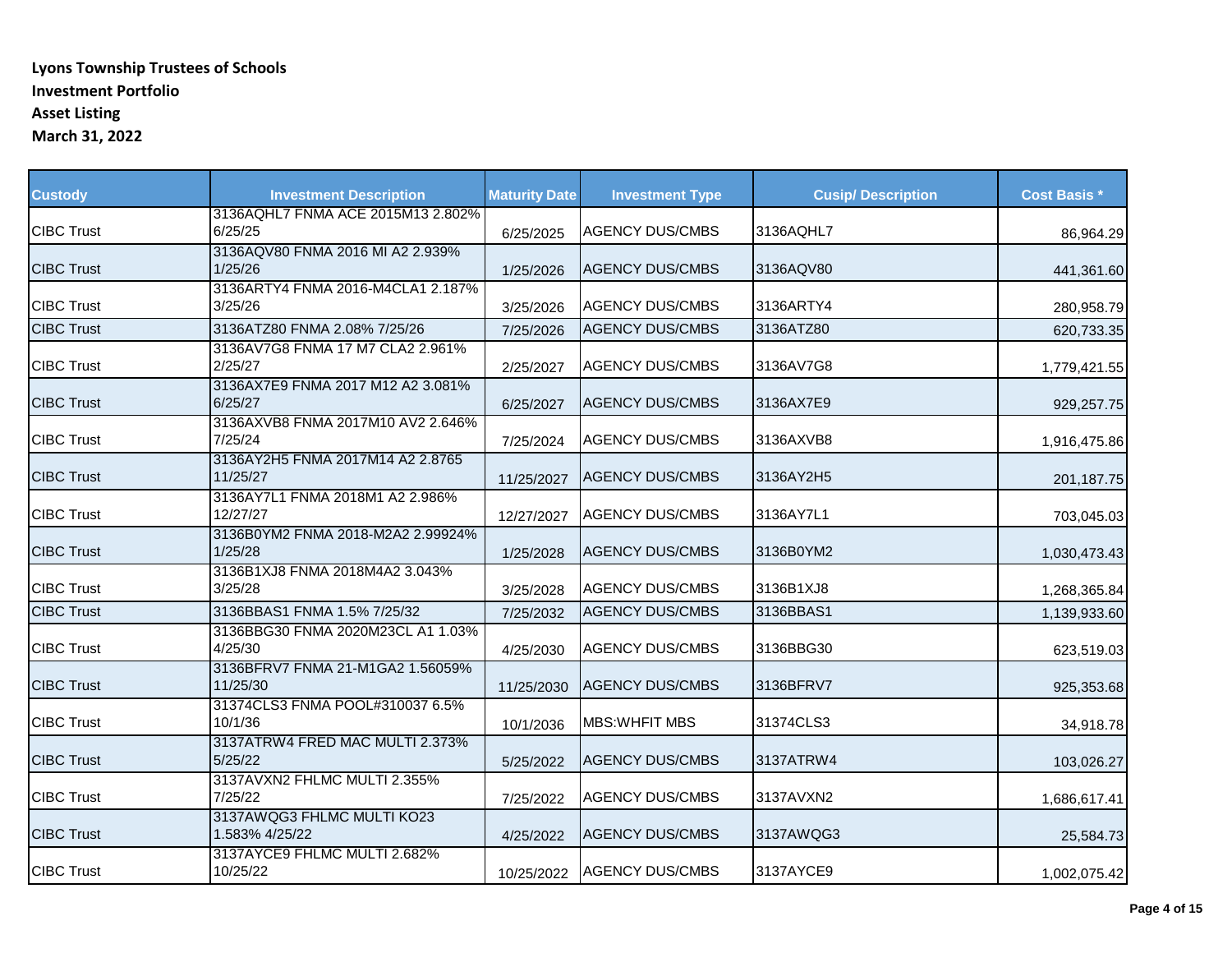| <b>Custody</b>    | <b>Investment Description</b>                | <b>Maturity Date</b> | <b>Investment Type</b> | <b>Cusip/Description</b> | <b>Cost Basis *</b> |
|-------------------|----------------------------------------------|----------------------|------------------------|--------------------------|---------------------|
| <b>CIBC Trust</b> | 3137B1U75 FHLMC MULTI FAM 2.522%<br>1/25/23  | 1/25/2023            | <b>AGENCY DUS/CMBS</b> | 3137B1U75                | 170,854.28          |
| <b>CIBC Trust</b> | 3137B3NA2 FHLMC MULTIFAMPSS<br>3.25% 4/25/23 | 4/25/2023            | <b>AGENCY DUS/CMBS</b> | 3137B3NA2                | 1,026,151.23        |
| <b>CIBC Trust</b> | 3137B4WB8 FHLMC MULTI K03 3.06%<br>7/25/23   | 7/25/2023            | <b>AGENCY DUS/CMBS</b> | 3137B4WB8                | 514,609.38          |
| <b>CIBC Trust</b> | 3137BGJZ3 FHLMC MULT K043 2.532%<br>10/25/23 | 10/25/2023           | <b>AGENCY DUS/CMBS</b> | 3137BGJZ3                | 124,273.54          |
| <b>CIBC Trust</b> | 3137BLW95 FHLMC MT K050 A2 3.334%<br>8/25/25 | 8/25/2025            | <b>AGENCY DUS/CMBS</b> | 3137BLW95                | 599,644.90          |
| <b>CIBC Trust</b> | 3137BMTX4 FHLMC K052 A2 3.151%<br>11/25/25   | 11/25/2025           | <b>AGENCY DUS/CMBS</b> | 3137BMTX4                | 1,584,470.51        |
| <b>CIBC Trust</b> | 3137BQYS0 FHLMC MULTI K056 2.525%<br>5/25/26 | 5/25/2026            | <b>AGENCY DUS/CMBS</b> | 3137BQYS0                | 473,456.25          |
| <b>CIBC Trust</b> | 3137BRQH1 FHLMC K057 2.206%<br>6/25/25       | 6/25/2025            | <b>AGENCY DUS/CMBS</b> | 3137BRQH1                | 310,088.46          |
| <b>CIBC Trust</b> | 3137BS6Q1 FHLMC MULTI KJ08 2.356%<br>1/25/35 | 1/25/2035            | <b>AGENCY DUS/CMBS</b> | 3137BS6Q1                | 150,478.72          |
| <b>CIBC Trust</b> | 3137BWWD2 FHLMC MULTK725A2<br>3.0002 1/25/24 | 1/25/2024            | <b>AGENCY DUS/CMBS</b> | 3137BWWD2                | 766,816.41          |
| <b>CIBC Trust</b> | 3137EAEZ8 FHLMC .25% 11/6/23                 | 11/6/2023            | <b>AGENCY DUS/CMBS</b> | 3137EAEZ8                | 167,848.80          |
| <b>CIBC Trust</b> | 3137F4D41 FHLMC MULTI K074 A2 3.6%           | 1/25/2028            | <b>AGENCY DUS/CMBS</b> | 3137F4D41                | 222,406.25          |
| <b>CIBC Trust</b> | 3137F9ZE4 FREDDIE MAC 1.57% 7/25/32          | 7/25/2032            | <b>AGENCY DUS/CMBS</b> | 3137F9ZE4                | 764,999.25          |
| <b>CIBC Trust</b> | 3137FAWS3 FHLMC 2067 CL A2 3.194%<br>7/25/27 | 7/25/2027            | <b>AGENCY DUS/CMBS</b> | 3137FAWS3                | 694,468.67          |
| <b>CIBC Trust</b> | 3137FEBQ2 FHLMC MULTI K072A2<br>3.444% 12/25 | 12/25/2027           | <b>AGENCY DUS/CMBS</b> | 3137FEBQ2                | 934,539.06          |
| <b>CIBC Trust</b> | 3137FF3W5 FHMS K741 A1 .602%<br>9/25/27      | 9/25/2027            | <b>AGENCY DUS/CMBS</b> | 3137FF3W5                | 729,341.08          |
| <b>CIBC Trust</b> | 3137FF3X3 FHMS K741 A2 1.603%<br>12/25/27    | 12/25/2027           | <b>AGENCY DUS/CMBS</b> | 3137FF3X3                | 566,473.05          |
| <b>CIBC Trust</b> | 3137FK4M5 FHLMC MULTI K085A2<br>4.06% 10/25/ | 10/25/2028           | <b>AGENCY DUS/CMBS</b> | 3137FK4M5                | 563,638.35          |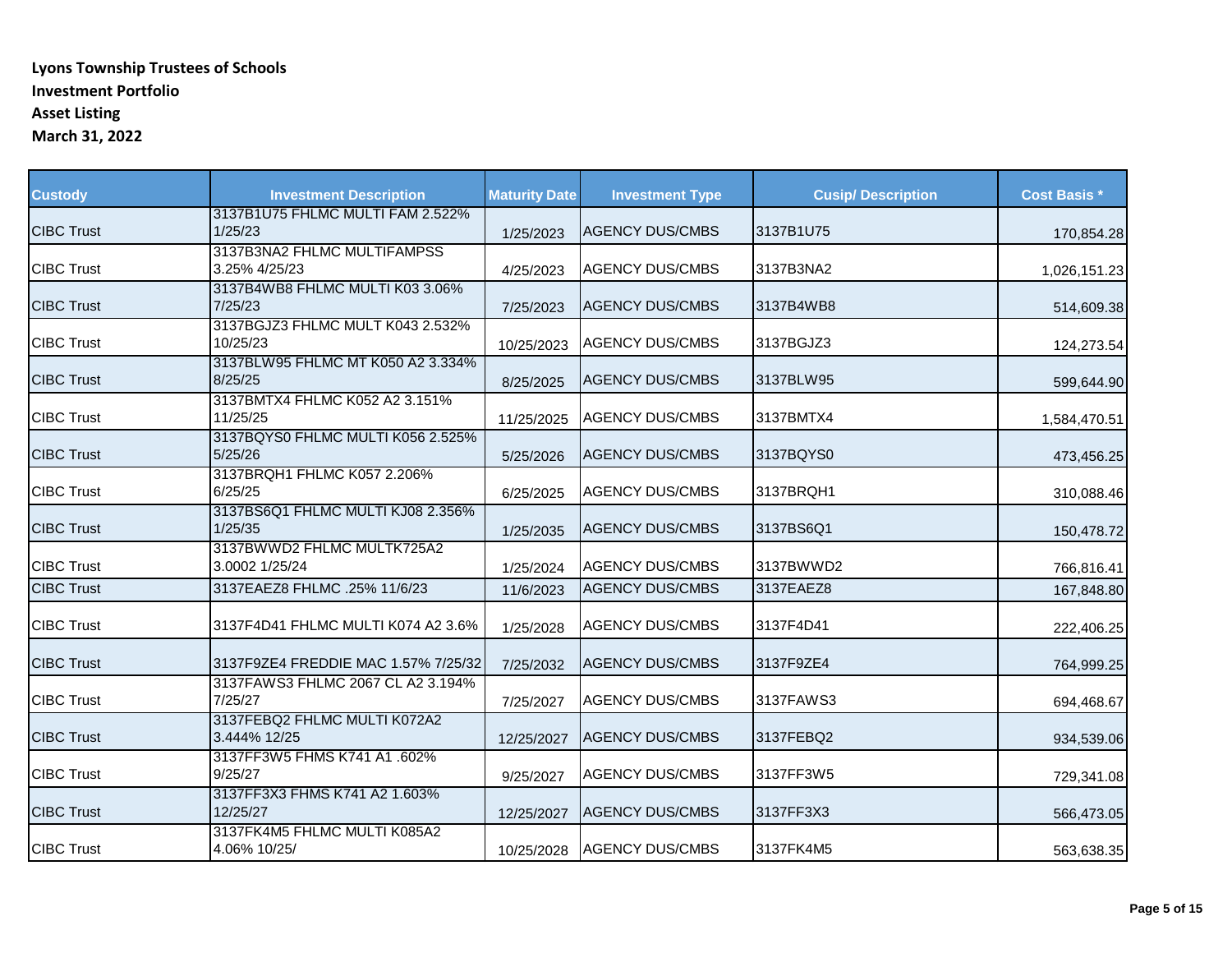| <b>Custody</b>    | <b>Investment Description</b>                | <b>Maturity Date</b> | <b>Investment Type</b> | <b>Cusip/Description</b> | <b>Cost Basis *</b> |
|-------------------|----------------------------------------------|----------------------|------------------------|--------------------------|---------------------|
| <b>CIBC Trust</b> | 3137FREE7 FHLMC MULTI A2 2.308%<br>10/25/27  | 10/25/2027           | <b>AGENCY DUS/CMBS</b> | 3137FREE7                | 341,684.59          |
| <b>CIBC Trust</b> | 3137FTFK8 FHMA K738 A2 1.545%<br>1/25/27     | 1/25/2027            | <b>AGENCY DUS/CMBS</b> | 3137FTFK8                | 514,971.50          |
| <b>CIBC Trust</b> | 3137FTRB5 FHMS KJ29 CL A2 1.409%<br>11/25/27 | 11/25/2027           | <b>AGENCY DUS/CMBS</b> | 3137FTRB5                | 203,992.40          |
| <b>CIBC Trust</b> | 3138AKW96 FNMA POOL#AI6071 5%<br>6/1/41      | 6/1/2041             | <b>MBS: WHEIT MBS</b>  | 3138AKW96                | 801,914.17          |
| <b>CIBC Trust</b> | 3138AP3V8 FNMA POOL#AI9811 4.5%<br>8/1/26    | 8/1/2026             | <b>MBS: WHEIT MBS</b>  | 3138AP3V8                | 234,268.42          |
| <b>CIBC Trust</b> | 3138EGDB7 FNMA POOL#AL0097 6%<br>7/1/40      | 7/1/2040             | <b>MBS:WHFIT MBS</b>   | 3138EGDB7                | 258,052.09          |
| <b>CIBC Trust</b> | 3138EGKL7 FNMA PL#AL0298 4% 5/1/26           | 5/1/2026             | <b>AGENCY DUS/CMBS</b> | 3138EGKL7                | 361,806.72          |
| <b>CIBC Trust</b> | 3138EJ3L0 FNMA #AL2606 2.647%<br>10/1/22     | 10/1/2022            | <b>AGENCY DUS/CMBS</b> | 3138EJ3L0                | 152,761.94          |
| <b>CIBC Trust</b> | 3138EKEY7 FNMA POOL#AL2850 4%<br>9/1/26      | 9/1/2026             | <b>MBS: WHFIT MBS</b>  | 3138EKEY7                | 773,009.00          |
| <b>CIBC Trust</b> | 3138EKEZ4 FNMA POOL#AL2851 4%<br>8/1/26      | 8/1/2026             | <b>MBS: WHFIT MBS</b>  | 3138EKEZ4                | 265,162.60          |
| <b>CIBC Trust</b> | 3138EKYU3 FNMA POOL#AL3422 5%<br>1/1/25      | 1/1/2025             | <b>MBS: WHFIT MBS</b>  | 3138EKYU3                | 88,228.78           |
| <b>CIBC Trust</b> | 3138ELFR9 FNMA POOL#AL3775 5%<br>1/1/39      | 1/1/2039             | <b>MBS:WHFIT MBS</b>   | 3138ELFR9                | 216,550.79          |
| <b>CIBC Trust</b> | 3138L06C0 FNMA PL#AM0866 2.2%<br>12/1/22     | 12/1/2022            | <b>AGENCY DUS/CMBS</b> | 3138L06C0                | 206,522.06          |
| <b>CIBC Trust</b> | 3138L0MH1 FNMA #AM0359 2.31%<br>8/1/22       | 8/1/2022             | <b>AGENCY DUS/CMBS</b> | 3138L0MH1                | 967,817.65          |
| <b>CIBC Trust</b> | 3138L1DX4 FNMA PL AM1017 2.15%<br>10/1/22    | 10/1/2022            | <b>AGENCY DUS/CMBS</b> | 3138L1DX4                | 515,227.41          |
| <b>CIBC Trust</b> | 3138L2AE7 FNMA PL#AM1804 2.19%<br>12/1/22    | 12/1/2022            | <b>AGENCY DUS/CMBS</b> | 3138L2AE7                | 821,711.95          |
| <b>CIBC Trust</b> | 3138L8XW9 FNMA PL #AM7892 2.73%<br>1/1/23    | 1/1/2023             | <b>AGENCY DUS/CMBS</b> | 3138L8XW9                | 660,619.03          |
| <b>CIBC Trust</b> | 3138L9HU9 FNMA PL# AM8342 2.36%<br>4/1/22    | 4/1/2022             | <b>AGENCY DUS/CMBS</b> | 3138L9HU9                | 519,179.69          |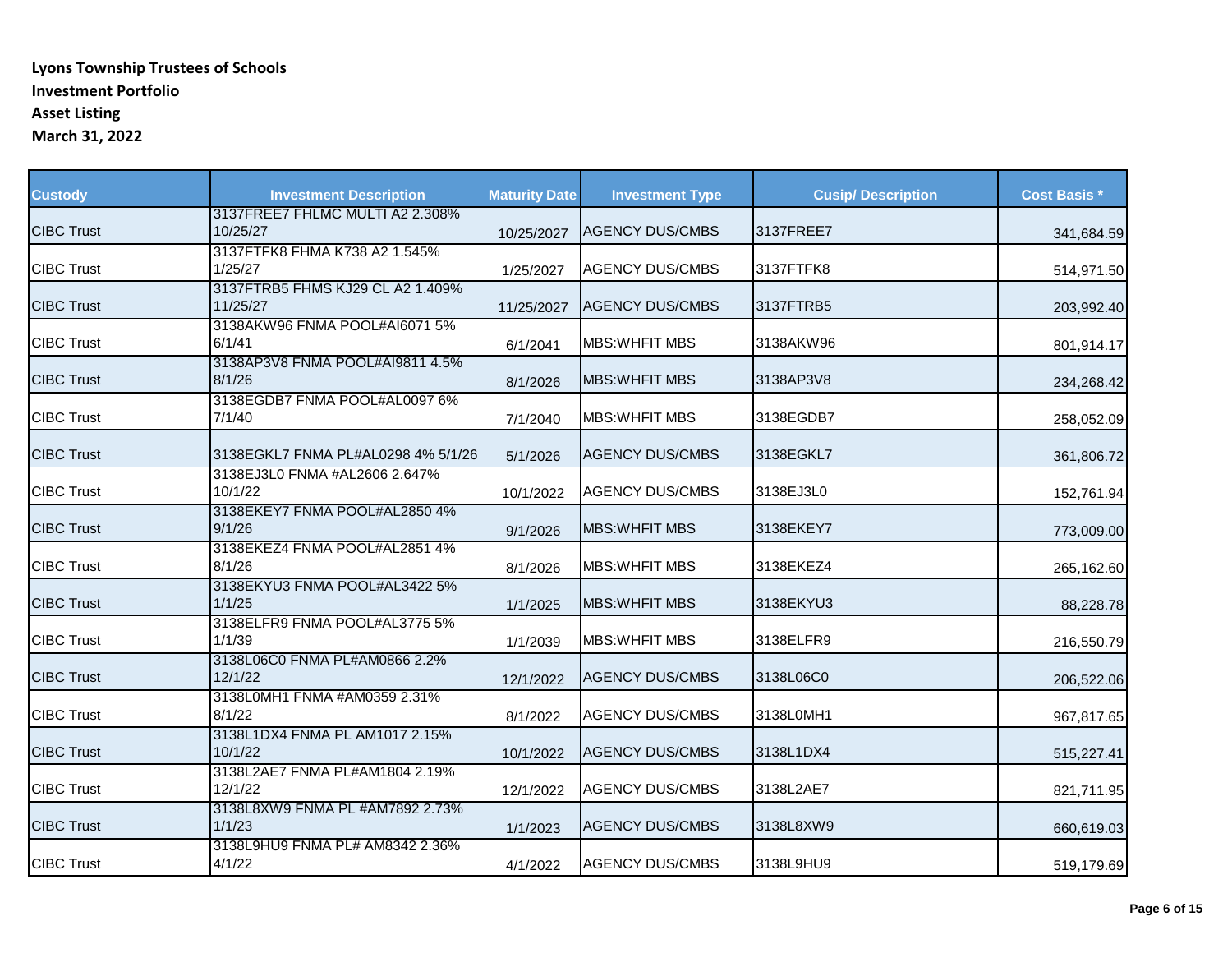| <b>Custody</b>    | <b>Investment Description</b>             | <b>Maturity Date</b> | <b>Investment Type</b> | <b>Cusip/Description</b> | <b>Cost Basis *</b> |
|-------------------|-------------------------------------------|----------------------|------------------------|--------------------------|---------------------|
| <b>CIBC Trust</b> | 3138LCMS1 FNMA AN0368 3.05%<br>12/1/25    | 12/1/2025            | <b>AGENCY DUS/CMBS</b> | 3138LCMS1                | 727,630.19          |
| <b>CIBC Trust</b> | 3138LD5G4 FNMA #AN1746 2.15% 9/1/23       | 9/1/2023             | <b>AGENCY DUS/CMBS</b> | 3138LD5G4                | 1,957,073.84        |
| <b>CIBC Trust</b> | 3138LFLY2 FNMA #AN3042 2.37%<br>10/1/26   | 10/1/2026            | <b>AGENCY DUS/CMBS</b> | 3138LFLY2                | 1,152,600.42        |
| <b>CIBC Trust</b> | 3138LGBV7 FNMA #AN3651 2.51%<br>11/1/26   | 11/1/2026            | <b>AGENCY DUS/CMBS</b> | 3138LGBV7                | 224,836.00          |
| <b>CIBC Trust</b> | 3138LGKF2 FNMA #AN3893 2.65%<br>12/1/23   | 12/1/2023            | <b>AGENCY DUS/CMBS</b> | 3138LGKF2                | 1,005,292.44        |
| <b>CIBC Trust</b> | 3138LGWU6 FNMA #AN4258 2.65%<br>1/1/23    | 1/1/2023             | <b>AGENCY DUS/CMBS</b> | 3138LGWU6                | 352,603.15          |
| <b>CIBC Trust</b> | 3138LH6P4 FNMA #AN53773.02% 5/1/27        | 5/1/2027             | <b>AGENCY DUS/CMBS</b> | 3138LH6P4                | 1,016,563.00        |
| <b>CIBC Trust</b> | 3138LK7A9 FNMA #AN7188 3.135%<br>10/1/32  | 10/1/2032            | <b>AGENCY DUS/CMBS</b> | 3138LK7A9                | 2,057,033.79        |
| <b>CIBC Trust</b> | 3138LL5H4 FNMA #AN8047 2.73% 2/1/25       | 2/1/2025             | <b>AGENCY DUS/CMBS</b> | 3138LL5H4                | 513,300.78          |
| <b>CIBC Trust</b> | 31400HKP7 FNMA POOL#688002 5.5%<br>3/1/33 | 3/1/2033             | <b>MBS: WHEIT MBS</b>  | 31400HKP7                | 137,669.96          |
| <b>CIBC Trust</b> | 31400HLP6 FNMA POOL#688034 5.5%<br>3/1/33 | 3/1/2033             | <b>MBS:WHFIT MBS</b>   | 31400HLP6                | 36,832.19           |
| <b>CIBC Trust</b> | 31401LVL4 FNMA POOL#711719 5.5%<br>6/1/33 | 6/1/2033             | <b>MBS: WHEIT MBS</b>  | 31401LVL4                | 114,194.36          |
| <b>CIBC Trust</b> | 31402YEX8 FNMA POOL#741850 5.5%<br>9/1/33 | 9/1/2033             | <b>MBS:WHFIT MBS</b>   | 31402YEX8                | 173,478.80          |
| <b>CIBC Trust</b> | 31406CU30 FNMA POOL#806202 5.5%<br>1/1/35 | 1/1/2035             | <b>MBS: WHEIT MBS</b>  | 31406CU30                | 127,623.89          |
| <b>CIBC Trust</b> | 3140F5C35 FNMA BC9089 3% 12/1/46          | 12/1/2046            | <b>AGENCY DUS/CMBS</b> | 3140F5C35                | 459,258.57          |
| <b>CIBC Trust</b> | 3140GVZ32 FNMA 3.5% 12/1/47               | 12/1/2047            | <b>AGENCY DUS/CMBS</b> | 3140GVZ32                | 1,261,452.09        |
| <b>CIBC Trust</b> | 3140H1W22 FNMA BJ0664 3% 3/1/33           | 3/1/2033             | <b>AGENCY DUS/CMBS</b> | 3140H1W22                | 1,139,726.24        |
| <b>CIBC Trust</b> | 3140HVCU6 FNMA #BL3682 2.67%<br>9/1/26    | 9/1/2026             | <b>AGENCY DUS/CMBS</b> | 3140HVCU6                | 499,411.33          |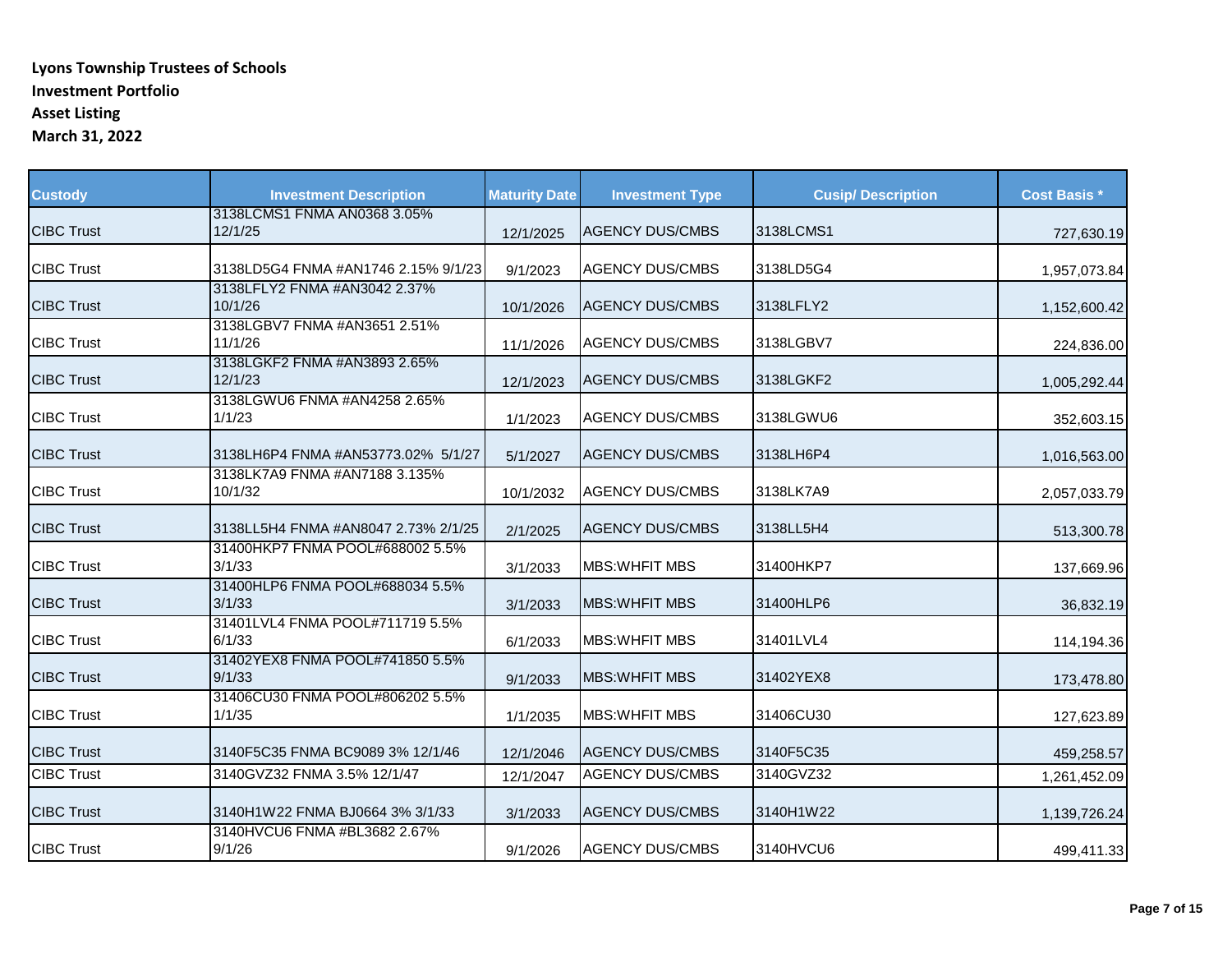| <b>Custody</b>    | <b>Investment Description</b>                | <b>Maturity Date</b> | <b>Investment Type</b> | <b>Cusip/Description</b> | <b>Cost Basis *</b> |
|-------------------|----------------------------------------------|----------------------|------------------------|--------------------------|---------------------|
| <b>CIBC Trust</b> | 3140HVUX0 FNMA#BL4197 2.64% 9/1/29           | 9/1/2029             | <b>AGENCY DUS/CMBS</b> | 3140HVUX0                | 255,937.50          |
| <b>CIBC Trust</b> | 3140HW5J7 FNMA BL5348 2.32% 1/1/26           | 1/1/2026             | <b>AGENCY DUS/CMBS</b> | 3140HW5J7                | 731,943.49          |
| <b>CIBC Trust</b> | 3140HX5A4 FNMA BL6240 1.94%<br>3/1/2030      | 3/1/2030             | <b>AGENCY DUS/CMBS</b> | 3140HX5A4                | 558,421.88          |
| <b>CIBC Trust</b> | 3140HX5X4 FNMA BL6261 1.86% 3/1/27           | 3/1/2027             | <b>AGENCY DUS/CMBS</b> | 3140HX5X4                | 653,107.26          |
| <b>CIBC Trust</b> | 3140HXGH6 FNMA BL5855 2.18%<br>12/1/24       | 12/1/2024            | <b>AGENCY DUS/CMBS</b> | 3140HXQH6                | 595,686.56          |
| <b>CIBC Trust</b> | 3140J0PW4 FNMA BL7636 1.41% 7/1/32           | 7/1/2032             | <b>AGENCY DUS/CMBS</b> | 3140J0PW4                | 385,250.00          |
| <b>CIBC Trust</b> | 3140J5NB1 FNMA PL#BM1285 4.5%<br>5/1/47      | 5/1/2047             | <b>MBS:Other MBS</b>   | 3140J5NB1                | 343,040.65          |
| <b>CIBC Trust</b> | 3140J8EZ2 FNMA #BM3751 3.5% 2/1/33           | 2/1/2033             | <b>AGENCY DUS/CMBS</b> | 3140J8EZ2                | 344,488.86          |
| <b>CIBC Trust</b> | 3140J8TA1 FNMA #BM4144 5% 7/1/47             | 7/1/2047             | <b>AGENCY DUS/CMBS</b> | 3140J8TA1                | 435,406.14          |
| <b>CIBC Trust</b> | 3140J9LW9 FNMA BM4840 4% 10/1/48             | 10/1/2048            | <b>AGENCY DUS/CMBS</b> | 3140J9LW9                | 617,400.50          |
| <b>CIBC Trust</b> | 3140J9W31 FNMA #BM5165 4% 7/1/47             | 7/1/2047             | <b>AGENCY DUS/CMBS</b> | 3140J9W31                | 104,348.74          |
| <b>CIBC Trust</b> | 3140LADX0 FMNA BS0117 1.16% 1/1/26           | 1/1/2026             | <b>AGENCY DUS/CMBS</b> | 3140LADX0                | 1,346,445.77        |
| <b>CIBC Trust</b> | 3140LAH65 FNMA PPPOL BS0252<br>1.185% 5/1/25 | 5/1/2025             | <b>AGENCY DUS/CMBS</b> | 3140LAH65                | 553,373.28          |
| <b>CIBC Trust</b> | 3140LBSY0 FNMA BS1434 1.66% 3/1/28           | 3/1/2028             | <b>AGENCY DUS/CMBS</b> | 3140LBSY0                | 432,202.17          |
| <b>CIBC Trust</b> | 3140LCH53 FNMA BS2051 .99% 1/1/26            | 1/1/2026             | <b>AGENCY DUS/CMBS</b> | 3140LCH53                | 991,312.81          |
| <b>CIBC Trust</b> | 3140M2SE3 FNMNA BU1416 3% 1/1/52             | 1/1/2052             | <b>MBS:Other MBS</b>   | 3140M2SE3                | 4,427,628.48        |
| <b>CIBC Trust</b> | 3140Q9JA2 FNMA PL#CA2056 4.5%<br>7/1/48      | 7/1/2048             | MBS: Other MBS         | 3140Q9JA2                | 26,461.47           |
| <b>CIBC Trust</b> | 3140QE4T6 FNMA CA7133 2% 9/1/35              | 9/1/2035             | <b>AGENCY DUS/CMBS</b> | 3140QE4T6                | 1,951,444.25        |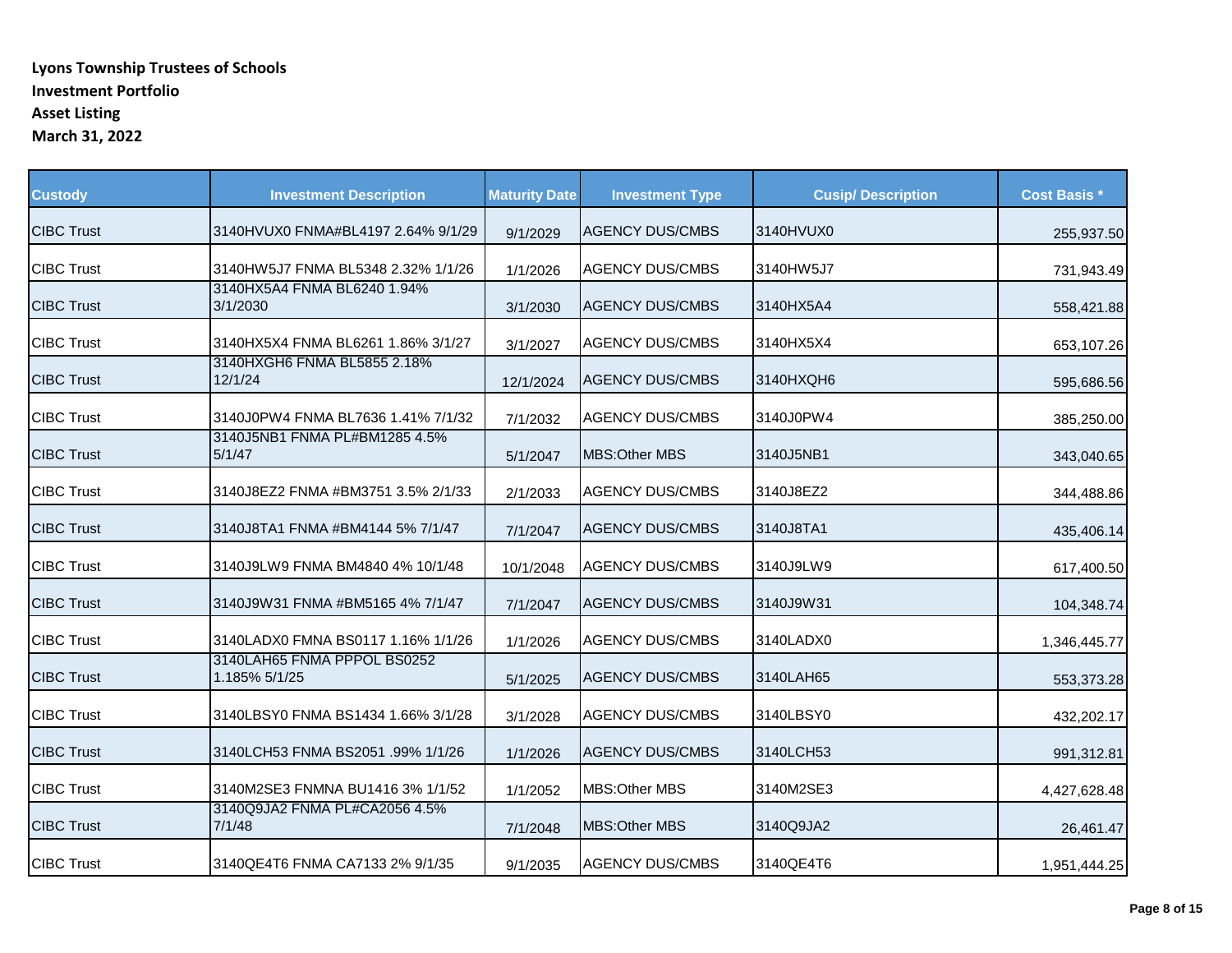| <b>Custody</b>    | <b>Investment Description</b>                | <b>Maturity Date</b> | <b>Investment Type</b> | <b>Cusip/Description</b> | <b>Cost Basis *</b> |
|-------------------|----------------------------------------------|----------------------|------------------------|--------------------------|---------------------|
| <b>CIBC Trust</b> | 3140X4LH7 FNMA #FM1227 3% 4/1/32             | 4/1/2032             | <b>AGENCY DUS/CMBS</b> | 3140X4LH7                | 430,569.59          |
| <b>CIBC Trust</b> | 3140X5H71 FNMA #FM2053 3.5% 8/1/44           | 8/1/2044             | <b>AGENCY DUS/CMBS</b> | 3140X5H71                | 984,392.49          |
| <b>CIBC Trust</b> | 3140X6PC9 FNMA FM3118 3% 5/1/50              | 5/1/2050             | MBS: Other MBS         | 3140X6PC9                | 2,744,675.70        |
| <b>CIBC Trust</b> | 3140X6XS5 FNMA #FM3388 4% 3/1/34             | 3/1/2034             | <b>AGENCY DUS/CMBS</b> | 3140X6XS5                | 680,401.10          |
| <b>CIBC Trust</b> | 31412QVT3 FNMA POOL#93226 4%<br>12/1/24      | 12/1/2024            | <b>MBS: WHEIT MBS</b>  | 31412QVT3                | 485,087.97          |
| <b>CIBC Trust</b> | 31416LLU8 FNMA POOL#AA3038 5.5%<br>5/1/39    | 5/1/2039             | <b>MBS: WHEIT MBS</b>  | 31416LLU8                | 238,816.70          |
| <b>CIBC Trust</b> | 31416WSV5 FNMA POOL#AB1431 5.5%<br>8/1/40    | 8/1/2040             | <b>MBS:WHFIT MBS</b>   | 31416WSV5                | 503,055.76          |
| <b>CIBC Trust</b> | 31417ECE9 FNMA AB7268 3% 12/1/42             | 12/1/2042            | <b>AGENCY DUS/CMBS</b> | 31417ECE9                | 883,588.75          |
| <b>CIBC Trust</b> | 31417J2M1 FNMA POOL#AC0779 5.5%<br>9/1/39    | 9/1/2039             | <b>MBS: WHEIT MBS</b>  | 31417J2M1                | 348,421.45          |
| <b>CIBC Trust</b> | 31417TLC0 FNMA POOL#AC6622 5.5%<br>11/1/39   | 11/1/2039            | <b>MBS: WHEIT MBS</b>  | 31417TLC0                | 1,704,764.77        |
| <b>CIBC Trust</b> | 31417VZ22 FNMA POOL #AC8860 4.5%<br>12/1/24  | 12/1/2024            | <b>MBS: WHEIT MBS</b>  | 31417VZ22                | 376,011.14          |
| <b>CIBC Trust</b> | 31418DGF3 FNMA #MA3797 2.5%<br>10/1/34       | 10/1/2034            | <b>MBS:WHFIT MBS</b>   | 31418DGF3                | 71,030.16           |
| <b>CIBC Trust</b> | 31418DN65 FNMA #MA4012 2% 5/1/35             | 5/1/2035             | <b>AGENCY DUS/CMBS</b> | 31418DN65                | 510,844.58          |
| <b>CIBC Trust</b> | 31418MR79 FNMA POOL#AD0509 6%<br>1/1/39      | 1/1/2039             | <b>MBS: WHFIT MBS</b>  | 31418MR79                | 1,452,135.72        |
| <b>CIBC Trust</b> | 31418RQF1 FNMA POOL#AD4053 5.5%<br>4/1/40    | 4/1/2040             | <b>MBS:WHFIT MBS</b>   | 31418RQF1                | 734,609.48          |
| <b>CIBC Trust</b> | 31418U4X9 FNMA POOL#AD7137 5.5%<br>7/1/40    | 7/1/2040             | <b>MBS: WHFIT MBS</b>  | 31418U4X9                | 1,925,370.66        |
| <b>CIBC Trust</b> | 31418WCA6 FNMA POOL#AD8164 4%<br>8/1/25      | 8/1/2025             | <b>MBS:WHFIT MBS</b>   | 31418WCA6                | 56,547.82           |
| <b>CIBC Trust</b> | 38141GXE9 GOLDMAN SACHS GR<br>3.625% 2/20/24 | 2/20/2024            | <b>CORPORATE BOND</b>  | 38141GXE9                | 2,135,820.00        |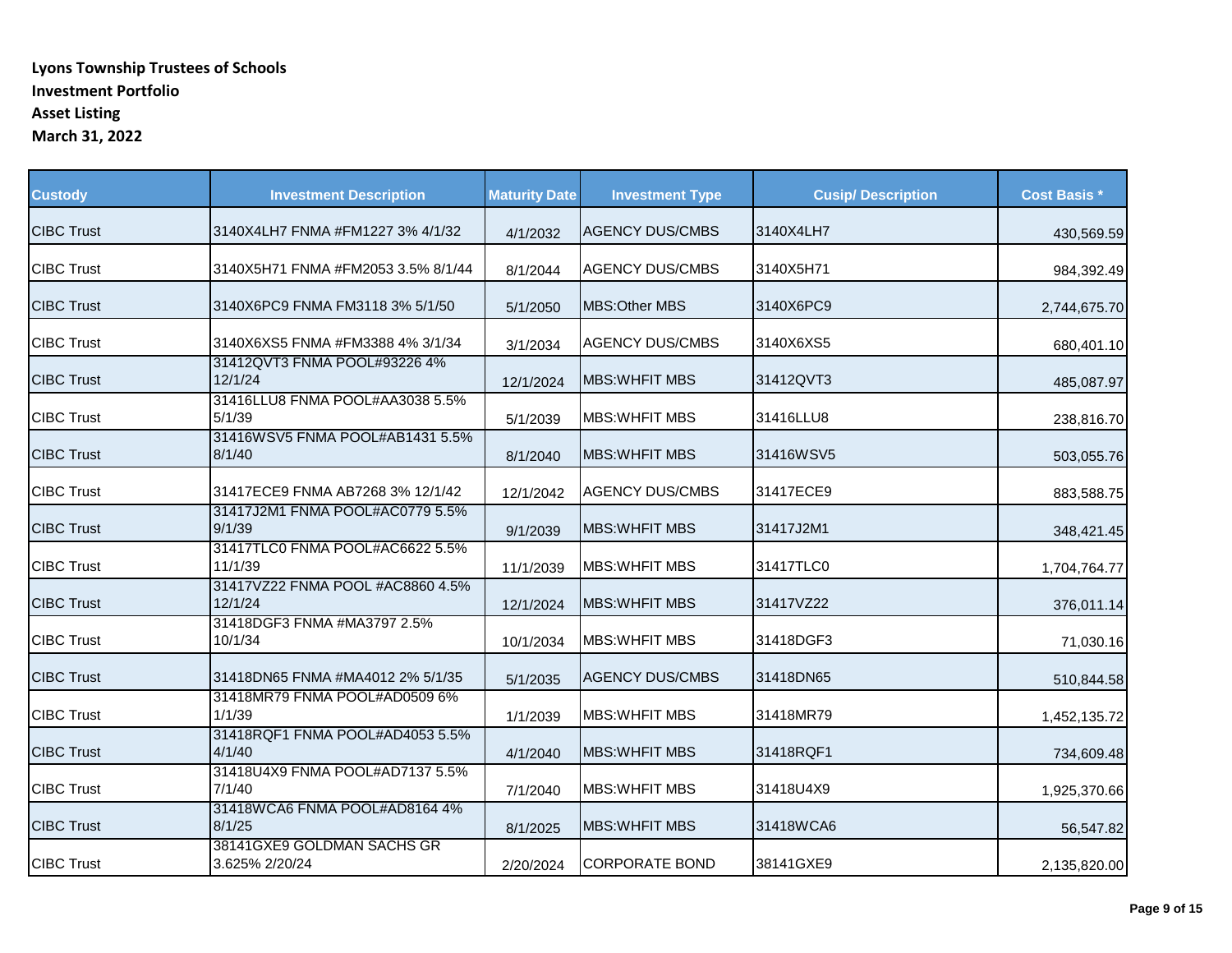| <b>Custody</b>    | <b>Investment Description</b>                | <b>Maturity Date</b> | <b>Investment Type</b>                   | <b>Cusip/Description</b> | <b>Cost Basis *</b> |
|-------------------|----------------------------------------------|----------------------|------------------------------------------|--------------------------|---------------------|
| <b>CIBC Trust</b> | 38147JS94 GOLDMAN SACHS USA 3.3%<br>7/16/24  | 7/16/2024            | <b>BROKER CD</b>                         | 38147JS94                | 250,000.00          |
| <b>CIBC Trust</b> | 38378B6L8 GNMA 2013-12B 2.15487%<br>11/16/52 | 11/16/2052           | <b>AGENCY DUS/CMBS</b>                   | 38378B6L8                | 387,875.00          |
| <b>CIBC Trust</b> | 38378KYD5 GNMA SER2013-107 CLA 2%<br>5/16/40 | 5/16/2040            | <b>AGENCY DUS/CMBS</b>                   | 38378KYD5                | 29,017.68           |
| <b>CIBC Trust</b> | 38379KBZ0 GNMASER2015-23 1.9999%<br>11/16/40 | 11/16/2040           | <b>AGENCY DUS/CMBS</b>                   | 38379KBZ0                | 52,669.09           |
| <b>CIBC Trust</b> | 38379RX24 GNMA SER2017-126AC 2.5%<br>5/16/59 | 5/16/2059            | <b>AGENCY DUS/CMBS</b>                   | 38379RX24                | 378,631.38          |
| <b>CIBC Trust</b> | 41422EKD4 HARRIS CTY TX TRNS<br>2.261% 11/1/ | 11/1/2030            | <b>TAXABLE MUNICIPAL</b><br><b>BONDS</b> | 41422EKD4                | 500,000.00          |
| <b>CIBC Trust</b> | 41422EKL6 HARRIS TX TRNS 1.919%<br>11/1/26   | 11/1/2026            | <b>TAXABLE MUNICIPAL</b><br><b>BONDS</b> | 41422EKL6                | 750,000.00          |
| <b>CIBC Trust</b> | 446222UU3 HUTINGTONBEACH CA<br>1.684% 8/1/28 | 8/1/2028             | <b>TAXABLE MUNICIPAL</b><br><b>BONDS</b> | 446222UU3                | 500,000.00          |
| <b>CIBC Trust</b> | 507408LW0 MCHENRY CTY D118 3.45%<br>1/1/27   | 1/1/2027             | <b>TAXABLE MUNICIPAL</b><br><b>BONDS</b> | 507408LW0                | 250,000.00          |
| <b>CIBC Trust</b> | 511074VM5 LAKE TRAVIS TX IDS 0%<br>2/25/24   | 2/25/2024            | <b>TAXABLE MUNICIPAL</b><br><b>BONDS</b> | 511074VM5                | 339,986.50          |
| <b>CIBC Trust</b> | 511444QR5 LAKE ZURICH IL A 3.25%<br>12/15/27 | 12/15/2027           | <b>TAXABLE MUNICIPAL</b><br><b>BONDS</b> | 511444QR5                | 629,436.00          |
| <b>CIBC Trust</b> | 576051WB8 MASS ST WTR F 2.273%<br>8/1/28     | 8/1/2028             | <b>TAXABLE MUNICIPAL</b><br><b>BONDS</b> | 576051WB8                | 1,000,000.00        |
| <b>CIBC Trust</b> | 576051ZPA MASS ST WTR MA DIS<br>2.09% 8/1/31 | 8/1/2031             | <b>TAXABLE MUNICIPAL</b><br><b>BONDS</b> | 576051ZPA                | 2,511,800.00        |
| <b>CIBC Trust</b> | 59164GEN8 METRO WSTWTR CO<br>2.124% 4/1/25   | 4/1/2025             | <b>TAXABLE MUNICIPAL</b><br><b>BONDS</b> | 59164GEN8                | 450,000.00          |
| <b>CIBC Trust</b> | 592098Y35 NASHVILLE&DAVISON TN<br>1.881% 7/1 | 7/1/2030             | <b>TAXABLE MUNICIPAL</b><br><b>BONDS</b> | 592098Y35                | 250,000.00          |
| <b>CIBC Trust</b> | 592481LK9 ST LOUIS MO WTR 2.291%<br>5/1/26   | 5/1/2026             | <b>TAXABLE MUNICIPAL</b><br><b>BONDS</b> | 592481LK9                | 1,000,000.00        |
| <b>CIBC Trust</b> | 592657CR9 SALT LAKE/SANDY UT WTR<br>.86% 7/1 | 7/1/2025             | <b>TAXABLE MUNICIPAL</b><br><b>BONDS</b> | 592657CR9                | 603,672.00          |
| <b>CIBC Trust</b> | 59333P4G0 MIAMI DADECTY FL 2.608%<br>10/1/22 | 10/1/2022            | <b>TAXABLE MUNICIPAL</b><br><b>BONDS</b> | 59333P4G0                | 500,000.00          |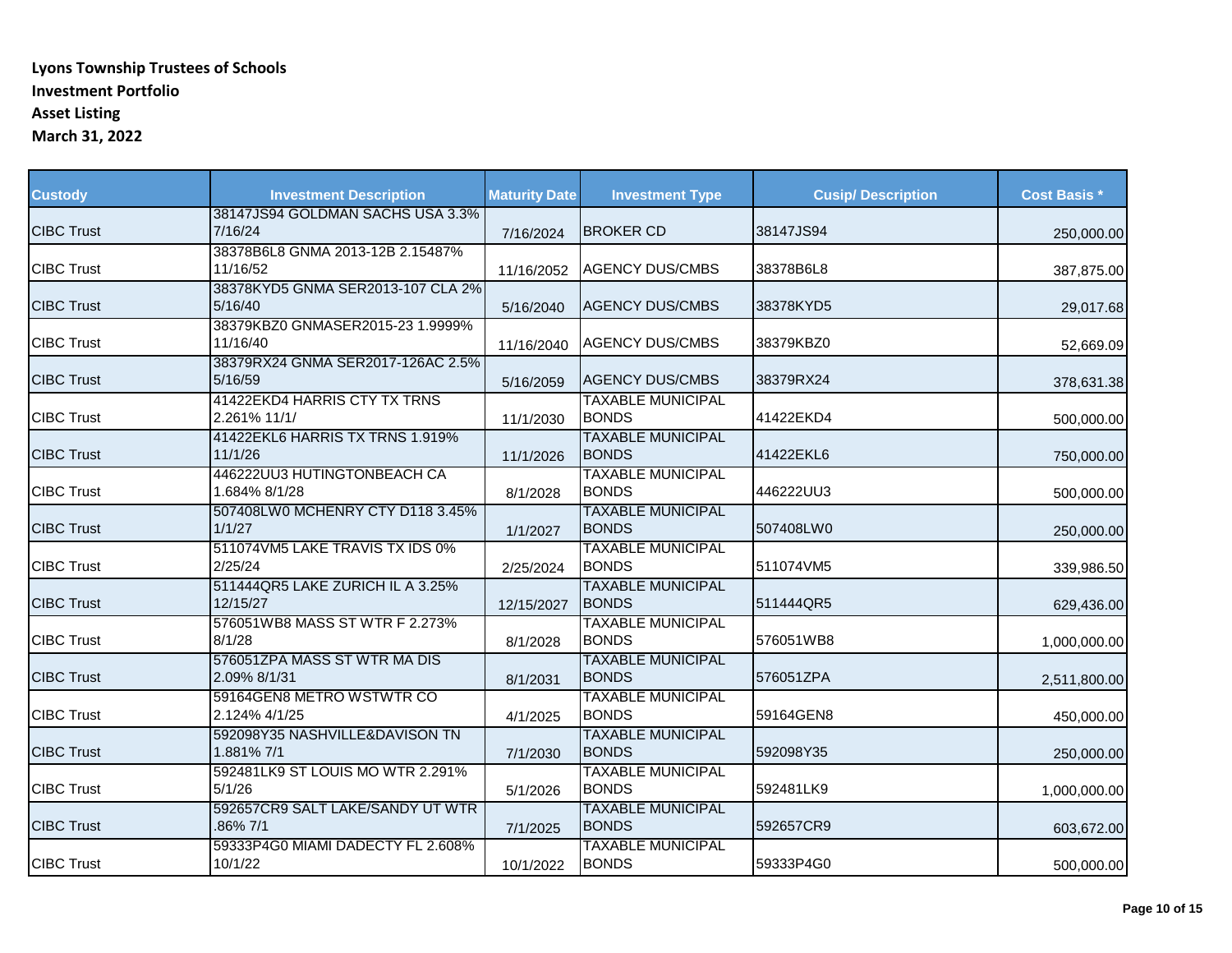| <b>Custody</b>    | <b>Investment Description</b>                | <b>Maturity Date</b> | <b>Investment Type</b>                   | <b>Cusip/Description</b> | <b>Cost Basis *</b> |
|-------------------|----------------------------------------------|----------------------|------------------------------------------|--------------------------|---------------------|
| <b>CIBC Trust</b> | 6041293M6 MINN ST VAR SER D 2.43%<br>8/1/22  | 8/1/2022             | <b>TAXABLE MUNICIPAL</b><br><b>BONDS</b> | 6041293M6                | 358,086.90          |
| <b>CIBC Trust</b> | 607802BZ7 MODESTO CA WSTWTR<br>.835% 11/1/24 | 11/1/2024            | <b>TAXABLE MUNICIPAL</b><br><b>BONDS</b> | 607802BZ7                | 750,000.00          |
| <b>CIBC Trust</b> | 61690UBB5 MORGAN STANLEY BK 3.4%<br>11/8/22  | 11/8/2022            | <b>BROKER CD</b>                         | 61690UBB5                | 250,000.00          |
| <b>CIBC Trust</b> | 61760AE88 MORRGAN STAN PVT CD<br>2.7% 6/6/24 | 6/6/2024             | <b>BROKER CD</b>                         | 61760AE88                | 250,000.00          |
| <b>CIBC Trust</b> | 64966MC49 NY NY 2019-C 3.57% 12/1/26         | 12/1/2026            | <b>TAXABLE MUNICIPAL</b><br><b>BONDS</b> | 64966MC49                | 500,000.00          |
| <b>CIBC Trust</b> | 64971WZV5 NY NY TRAN FIN E3 2.92%<br>2/1/27  | 2/1/2027             | <b>TAXABLE MUNICIPAL</b><br><b>BONDS</b> | 64971WZV5                | 1,823,098.90        |
| <b>CIBC Trust</b> | 64971XJD1 NY CITY TAX19 C-2 2.98%<br>11/1/27 | 11/1/2027            | <b>TAXABLE MUNICIPAL</b><br><b>BONDS</b> | 64971XJD1                | 1,001,930.00        |
| <b>CIBC Trust</b> | 64990FQT4 NY ST DORM TAX 2.558%<br>2/15/27   | 2/15/2027            | <b>TAXABLE MUNICIPAL</b><br><b>BONDS</b> | 64990FQT4                | 350,000.00          |
| <b>CIBC Trust</b> | 68607DUZ6 OREGON ST HGHWAY<br>.414% 11/15/23 | 11/15/2023           | <b>TAXABLE MUNICIPAL</b><br><b>BONDS</b> | 68607DUZ6                | 350,000.00          |
| <b>CIBC Trust</b> | 68609TJF6 OR ST ART XI Q B 3.352%<br>5/1/29  | 5/1/2029             | <b>TAXABLE MUNICIPAL</b><br><b>BONDS</b> | 68609TJF6                | 225,000.00          |
| <b>CIBC Trust</b> | 689225TM2 OTTAWACTY MI PENS<br>2.85% 11/1/22 | 11/1/2022            | <b>TAXABLE MUNICIPAL</b><br><b>BONDS</b> | 689225TM2                | 140,000.00          |
| <b>CIBC Trust</b> | 69371RR24 PACCAR FINL .35% 2/2/24            | 2/2/2024             | <b>CORPORATE BOND</b>                    | 69371RR24                | 449,478.00          |
| <b>CIBC Trust</b> | 70922PAL6 PENN ST TURNPIKE 3.029%<br>12/1/24 | 12/1/2024            | <b>TAXABLE MUNICIPAL</b><br><b>BONDS</b> | 70922PAL6                | 777,775.00          |
| <b>CIBC Trust</b> | 718814J64 PHOENIX AZ VAR 2.867%<br>7/1/23    | 7/1/2023             | <b>TAXABLE MUNICIPAL</b><br><b>BONDS</b> | 718814J64                | 994,060.00          |
| <b>CIBC Trust</b> | 733911CB5 CORPUS CHRISTI NUECES<br>B 3.318%  | 12/1/2023            | <b>TAXABLE MUNICIPAL</b><br><b>BONDS</b> | 733911CB5                | 750,000.00          |
| <b>CIBC Trust</b> | 735389YT9 PORT SEATTLE WA B 2.43%<br>5/1/22  | 5/1/2022             | <b>TAXABLE MUNICIPAL</b><br><b>BONDS</b> | 735389YT9                | 670,950.30          |
| <b>CIBC Trust</b> | 736740MT5 PORTLAND OR JENLWEN<br>3.5% 6/1/26 | 6/1/2026             | <b>TAXABLE MUNICIPAL</b><br><b>BONDS</b> | 736740MT5                | 1,024,220.00        |
| <b>CIBC Trust</b> | 738850SY3 POWAY CA SD2002-1<br>2.209% 8/1/25 | 8/1/2025             | <b>TAXABLE MUNICIPAL</b><br><b>BONDS</b> | 738850SY3                | 500,000.00          |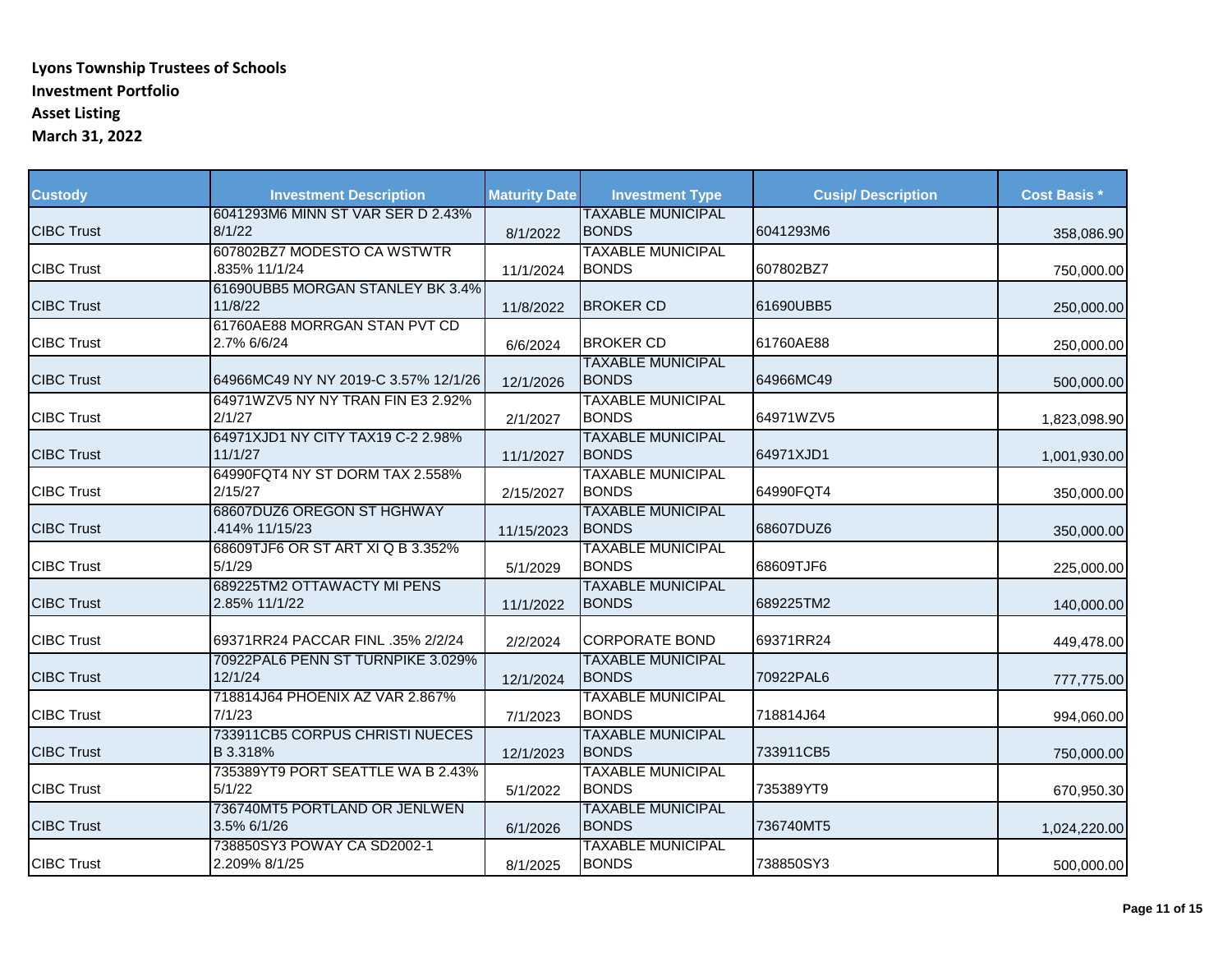| <b>Custody</b>    | <b>Investment Description</b>                 | <b>Maturity Date</b> | <b>Investment Type</b>                   | <b>Cusip/Description</b> | <b>Cost Basis *</b> |
|-------------------|-----------------------------------------------|----------------------|------------------------------------------|--------------------------|---------------------|
| <b>CIBC Trust</b> | 746673ZP0 PUTNAM CNTY TN 1.5%<br>4/1/25       | 4/1/2025             | <b>TAXABLE MUNICIPAL</b><br><b>BONDS</b> | 746673ZP0                | 813,267.00          |
| <b>CIBC Trust</b> | 783186UC1 RUTGERS NJ R 2.349%<br>5/1/25       | 5/1/2025             | <b>TAXABLE MUNICIPAL</b><br><b>BONDS</b> | 783186UC1                | 250,000.00          |
| <b>CIBC Trust</b> | 787758D24 St. Charles IL B30 2.25%<br>12/1/33 | 12/1/2033            | <b>TAXABLE MUNICIPAL</b><br><b>BONDS</b> | 787758d24                | 1,306,185.00        |
| <b>CIBC Trust</b> | 79467BAT2 SALES TX SECURIT C<br>2.754% 1/1/2  | 1/1/2023             | <b>TAXABLE MUNICIPAL</b><br><b>BONDS</b> | 79467BAT2                | 402,144.40          |
| <b>CIBC Trust</b> | 7976465H5 SAN FRAN CA HSG 3.352%<br>6/15/29   | 6/15/2029            | <b>TAXABLE MUNICIPAL</b><br><b>BONDS</b> | 7976465H5                | 425,000.00          |
| <b>CIBC Trust</b> | 79765R4W6 SAN FRAN CA UTIL 2.803%<br>11/1/31  | 11/1/2031            | <b>TAXABLE MUNICIPAL</b><br><b>BONDS</b> | 79765R4W6                | 335,217.75          |
| <b>CIBC Trust</b> | 812627FP7 SEATTLE WA IMPTB 3.375%<br>12/1/28  | 12/1/2028            | <b>TAXABLE MUNICIPAL</b><br><b>BONDS</b> | 812627FP7                | 781,368.20          |
| <b>CIBC Trust</b> | 830728UP4 Skokie IL A09 2.396% 12/1/29        | 12/1/2029            | <b>TAXABLE MUNICIPAL</b><br><b>BONDS</b> | 830728UP4                | 1,790,789.80        |
| <b>CIBC Trust</b> | 83072UN9 Skokie IL 2.246% 12/1/28             | 12/1/2028            | <b>TAXABLE MUNICIPAL</b><br><b>BONDS</b> | 830728UN9                | 500,000.00          |
| <b>CIBC Trust</b> | 867612CX9 SUNNYVALE CA WTR 3.17%<br>4/1/26    | 4/1/2026             | <b>TAXABLE MUNICIPAL</b><br><b>BONDS</b> | 867612CX9                | 537,691.05          |
| <b>CIBC Trust</b> | 87164WZP6 SYNCHRONY BK 1.45%<br>4/3/23        | 4/3/2023             | <b>BROKER CD</b>                         | 87164WZP6                | 250,000.00          |
| <b>CIBC Trust</b> | 875124ER6 TAMPABAY WTR RG 2.612%<br>10/1/25   | 10/1/2025            | <b>TAXABLE MUNICIPAL</b><br><b>BONDS</b> | 875124ER6                | 1,000,000.00        |
| <b>CIBC Trust</b> | 8827233L1 TX ST WTR FIN C-2 1.737%<br>8/1/22  | 8/1/2022             | <b>TAXABLE MUNICIPAL</b><br><b>BONDS</b> | 8827233L1                | 250,000.00          |
| <b>CIBC Trust</b> | 882724XS1 TEXAS ST 1.944% 10/1/31             | 10/1/2031            | <b>TAXABLE MUNICIPAL</b><br><b>BONDS</b> | 882724XS1                | 2,000,000.00        |
| <b>CIBC Trust</b> | 88278PZA5 TX ST UNIV B 2.103%<br>3/15/24      | 3/15/2024            | <b>TAXABLE MUNICIPAL</b><br><b>BONDS</b> | 88278PZA5                | 475,000.00          |
| <b>CIBC Trust</b> | 89236THU2 TOYOTA MOTORCREDIT<br>45% 1/11/24   | 1/11/2024            | <b>CORPORATE BOND</b>                    | 89236THU2                | 299,982.00          |
| <b>CIBC Trust</b> | 9128282A7 US TREASURY 1.5% 8/15/26            | 8/15/2026            | <b>US TREASURIES</b>                     | 9128282A7                | 4,806,373.50        |
| <b>CIBC Trust</b> | 9128285M8 US TREASURY 3.125%<br>11/15/28      | 11/15/2028           | <b>US TREASURIES</b>                     | 9128285M8                | 5,993,686.53        |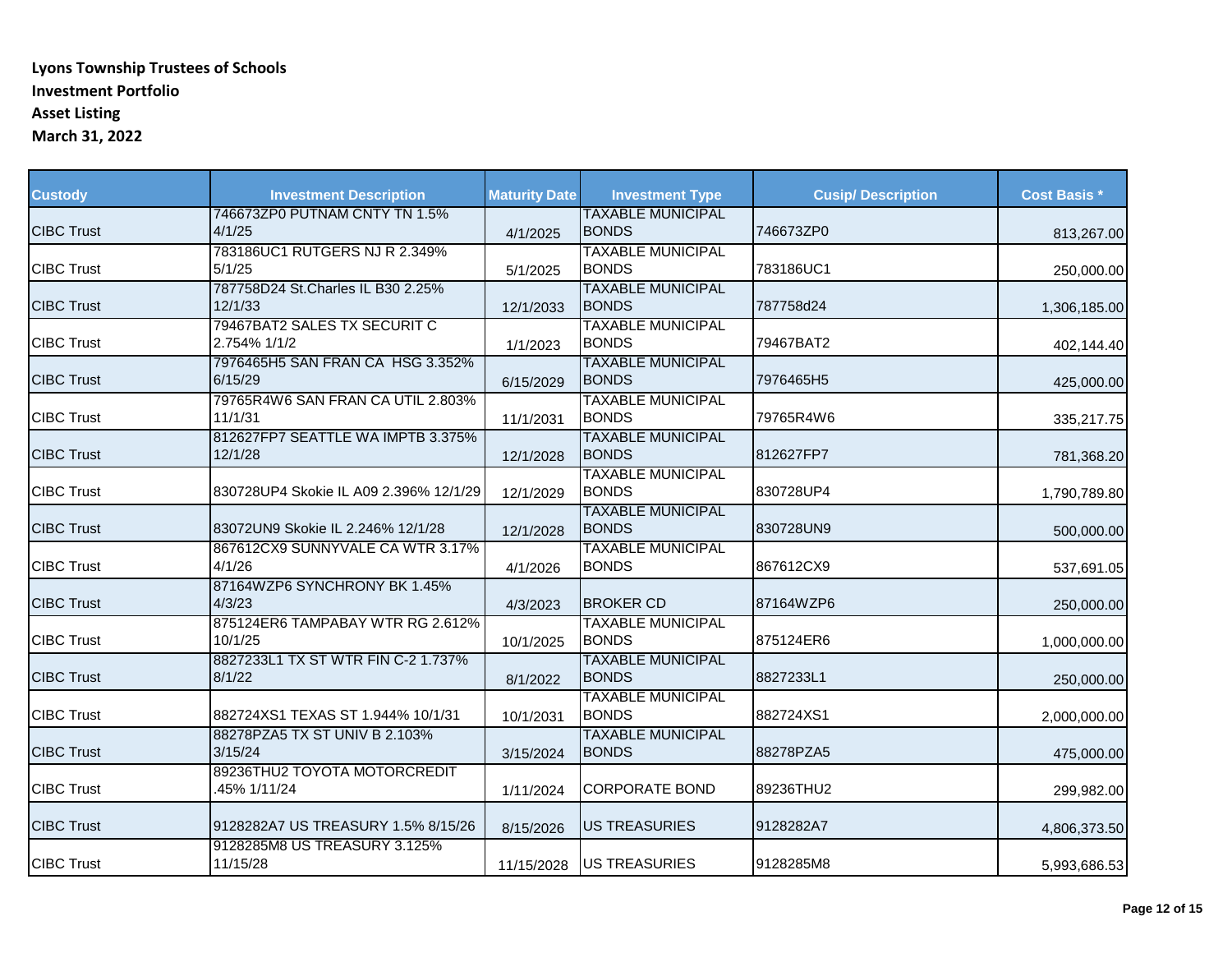| <b>Custody</b>    | <b>Investment Description</b>                | <b>Maturity Date</b> | <b>Investment Type</b>                   | <b>Cusip/Description</b>                | <b>Cost Basis *</b> |
|-------------------|----------------------------------------------|----------------------|------------------------------------------|-----------------------------------------|---------------------|
| <b>CIBC Trust</b> | 914713H47 UN NC CHAP HILL 2.535%<br>12/1/22  | 12/1/2022            | <b>TAXABLE MUNICIPAL</b><br><b>BONDS</b> | 914713H47                               | 1,014,580.00        |
| <b>CIBC Trust</b> | 93974DHW1 WASHINGTON ST 2.74%<br>8/1/22      | 8/1/2022             | <b>TAXABLE MUNICIPAL</b><br><b>BONDS</b> | 93974DHW1                               | 994,120.00          |
| <b>CIBC Trust</b> | 942221GC0 WATERTOWN WISCHD<br>2.5% 4/1/22    | 4/1/2022             | <b>TAXABLE MUNICIPAL</b><br><b>BONDS</b> | 942221GC0                               | 234,412.50          |
| <b>CIBC Trust</b> | 949763A48 WELLS FARGO CD 2.75%<br>5/3/24     | 5/3/2024             | <b>BROKER CD</b>                         | 949763A48                               | 250,000.00          |
| <b>CIBC Trust</b> | 977100CY0 WI ST GEN FD A 1.899%<br>5/1/22    | 5/1/2022             | <b>TAXABLE MUNICIPAL</b><br><b>BONDS</b> | 977100CY0                               | 414,711.10          |
| <b>CIBC Trust</b> | WMMA00100 CIBC CASH RESERVE VAR<br>$\%$      | N/A                  | <b>MONEY MARKET</b>                      | WMMA00100-GEN                           | 3,512,415.12        |
| <b>CIBC Trust</b> | 120829JK3 BURBANK IL 0.482% 12/1/22          | 12/1/2022            | <b>TAXABLE MUNICIPAL</b><br><b>BONDS</b> | 120829JK3                               | 580,000.00          |
| <b>CIBC Trust</b> | 120829JL1 BURBANK IL 0.632% 12/1/23          | 12/1/2023            | <b>TAXABLE MUNICIPAL</b><br><b>BONDS</b> | 120829JL1                               | 685,000.00          |
| <b>CIBC Trust</b> | 214471PT5 CK CTY IL D104 GO BD<br>3.8%12/1/2 | 12/1/2024            | <b>TAXABLE MUNICIPAL</b><br><b>BONDS</b> | 214471PT5                               | 53,821.00           |
| <b>CIBC Trust</b> | 346208AV3 FORESTVIEW IL GO BD<br>85%12/1/23  | 12/1/2023            | <b>TAXABLE MUNICIPAL</b><br><b>BONDS</b> | 346208AV3                               | 500,000.00          |
| <b>CIBC Trust</b> | 974790DQ7 WINNETKA IL TX GDS 2.5%<br>12/15/2 | 12/15/2022           | <b>TAXABLE MUNICIPAL</b><br><b>BONDS</b> | 974790DQ7                               | 103,624.00          |
| <b>CIBC Trust</b> | WMMA00100 CIBC CASH RESERVE VAR<br>$\%$      | N/A                  | <b>MONEY MARKET</b>                      | WMMA00100-TTO                           | 44,719.20           |
| Evergreen Bank    | Evergreen Bank CD xx1481 .25% 4/1/22         | 4/1/2022             | <b>LOCAL CD</b>                          | Evergreen Bank CD xx1481                | 250,000.00          |
| Evergreen Bank    | Evergreen Bank CD xx1502 .25% 4/1/22         | 4/1/2022             | <b>LOCAL CD</b>                          | Evergreen Bank CD xx1502                | 250,000.00          |
| Evergreen Bank    | Evergreen Bank CD xx1529 .25% 4/1/22         | 4/1/2022             | <b>LOCAL CD</b>                          | Evergreen Bank CD xx1529                | 250,000.00          |
| Evergreen Bank    | Evergreen Bank CD xx1537 .25% 4/1/22         | 4/1/2022             | <b>LOCAL CD</b>                          | Evergreen Bank CD xx1537                | 250,000.00          |
| Evergreen Bank    | Evergreen Bank CD xx1545 .25% 4/1/22         | 4/1/2022             | <b>LOCAL CD</b>                          | Evergreen Bank CD xx1545 .25%<br>4/1/22 | 250,000.00          |
| Evergreen Bank    | Evergreen Bank CD xx1553 .25% 4/1/22         | 4/1/2022             | <b>LOCAL CD</b>                          | Evergreen Bank CD xx1553 .25%<br>4/1/22 | 250,000.00          |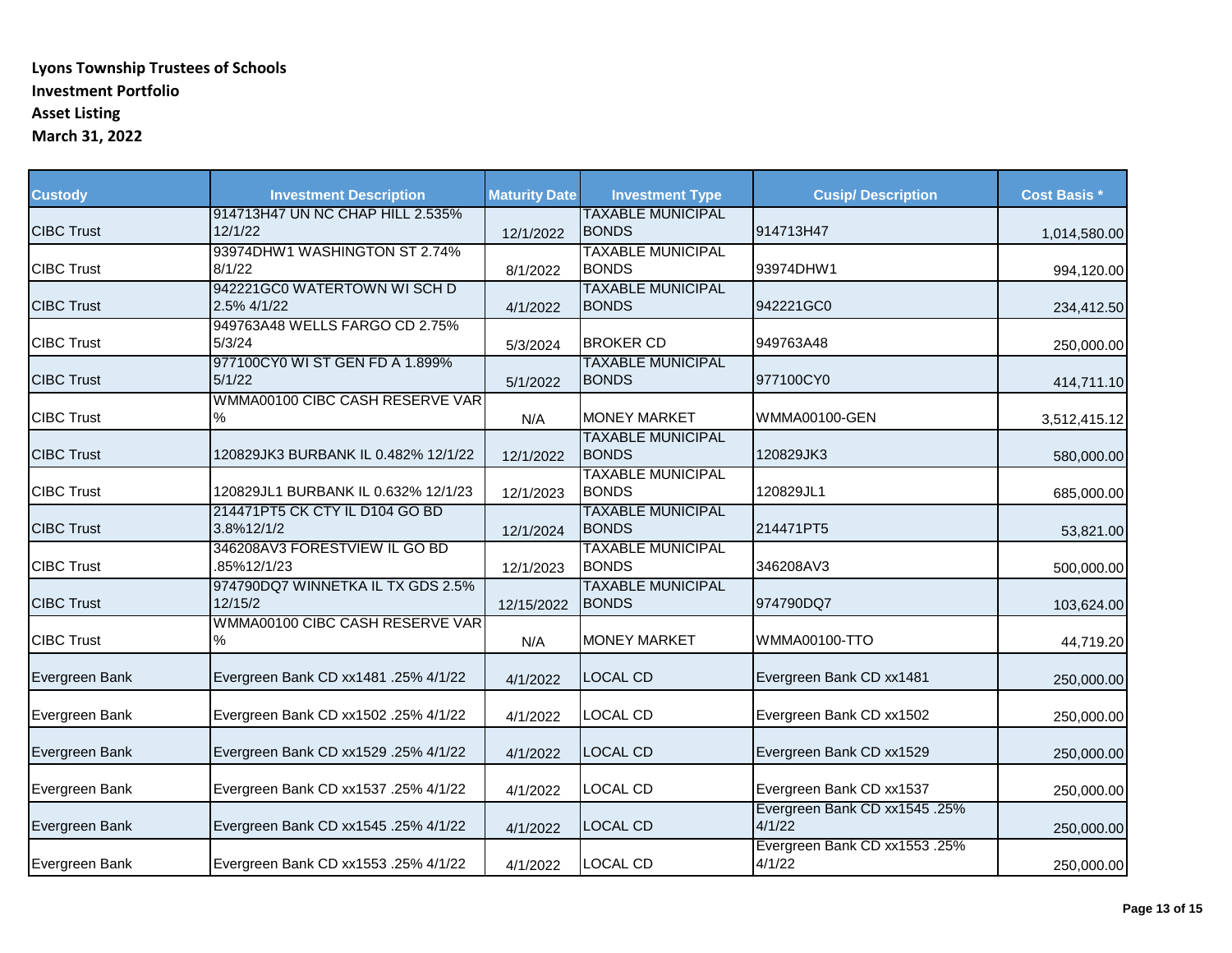| <b>Custody</b> | <b>Investment Description</b>                            | <b>Maturity Date</b> | <b>Investment Type</b> | <b>Cusip/Description</b>                | <b>Cost Basis *</b> |
|----------------|----------------------------------------------------------|----------------------|------------------------|-----------------------------------------|---------------------|
| Evergreen Bank | Evergreen Bank CD xx1561 .25% 4/1/22                     | 4/1/2022             | <b>LOCAL CD</b>        | Evergreen Bank CD xx1561 .25%<br>4/1/22 | 250,000.00          |
| Evergreen Bank | Evergreen Bank CD xx1588 .25% 4/1/22                     | 4/1/2022             | LOCAL CD               | Evergreen Bank CD xx1588 .25%<br>4/1/22 | 250,000.00          |
| Evergreen Bank | Evergreen Bank CD xx1596 .25% 4/1/22                     | 4/1/2022             | <b>LOCAL CD</b>        | Evergreen Bank CD xx1596 .25%<br>4/1/22 | 250,000.00          |
| Evergreen Bank | Evergreen Bank CD xx1609 .25% 4/1/22                     | 4/1/2022             | LOCAL CD               | Evergreen Bank CD xx1609 .25%<br>4/1/22 | 250,000.00          |
| Evergreen Bank | Evergreen Bank CD xx1625 .25% 4/1/22                     | 4/1/2022             | <b>LOCAL CD</b>        | Evergreen Bank CD xx1625 .25%<br>4/1/22 | 250,000.00          |
| Evergreen Bank | Evergreen Bank CD xx1633 .25% 4/1/22                     | 4/1/2022             | LOCAL CD               | Evergreen Bank CD xx1633 .25%<br>4/1/22 | 250,000.00          |
| Evergreen Bank | Evergreen Bank CD xx1641 .25% 4/1/22                     | 4/1/2022             | <b>LOCAL CD</b>        | Evergreen Bank CD xx1641 .25%<br>4/1/22 | 250,000.00          |
| Evergreen Bank | Evergreen Bank ICS MM xx8881                             | N/A                  | <b>MONEY MARKET</b>    | Evergreen Bank ICS MM xx8881            | 9,791,037.82        |
| Evergreen Bank | Evergreen Bank MM xx8881 var %                           | N/A                  | <b>MONEY MARKET</b>    | Evergreen Bank MM xx8881                | 250,074.31          |
|                | First Bank of Highland Park FBHP CD xx1987 0.35% 5/22/22 | 5/22/2022            | LOCAL CD               | FBHP CD xx1987 0.35% 5/22/22            | 250,000.00          |
|                | First Bank of Highland Park FBHP CD xx1990 0.35% 5/22/22 | 5/22/2022            | <b>LOCAL CD</b>        | FBHP CD xx1990 0.35% 5/22/22            | 250,000.00          |
|                | First Bank of Highland Park FBHP CD xx1993 0.35% 5/22/22 | 5/22/2022            | LOCAL CD               | FBHP CD xx1993 0.35% 5/22/22            | 250,000.00          |
|                | First Bank of Highland Park FBHP CD xx1996 0.35% 5/22/22 | 5/22/2022            | <b>LOCAL CD</b>        | FBHP CD xx1996 0.35% 5/22/22            | 250,000.00          |
|                | First Bank of Highland Park FBHP CD xx1999 0.35% 5/22/22 | 5/22/2022            | LOCAL CD               | FBHP CD xx1999 0.35% 5/22/22            | 250,000.00          |
|                | First Bank of Highland Park FBHP CD xx2002 0.35% 5/22/22 | 5/22/2022            | <b>LOCAL CD</b>        | FBHP CD xx2002 0.35% 5/22/22            | 250,000.00          |
|                | First Bank of Highland Park FBHP CD xx2008 0.35% 5/22/22 | 5/22/2022            | LOCAL CD               | FBHP CD xx2008 0.35% 5/22/22            | 250,000.00          |
|                | First Bank of Highland Park FBHP CD xx2011 0.35% 5/22/22 | 5/22/2022            | <b>LOCAL CD</b>        | FBHP CD xx2011 0.35% 5/22/22            | 250,000.00          |
|                | First Bank of Highland Park FBHP CD xx2014 0.35% 5/22/22 | 5/22/2022            | <b>LOCAL CD</b>        | FBHP CD xx2014 0.35% 5/22/22            | 250,000.00          |